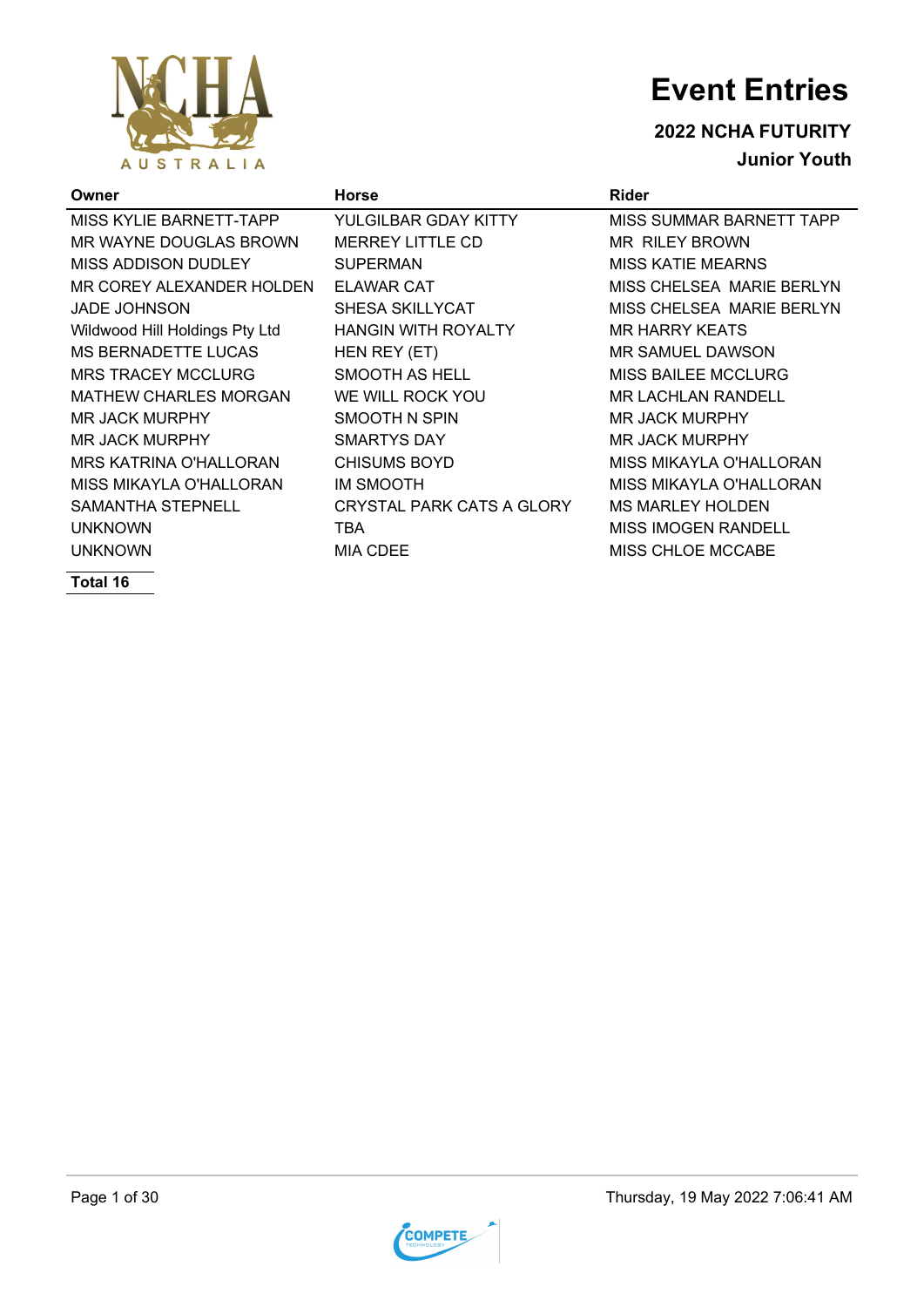

### **2022 NCHA FUTURITY Non Pro Classic Challenge**

| Owner                                           | <b>Horse</b>                   | <b>Rider</b>                |
|-------------------------------------------------|--------------------------------|-----------------------------|
| MS VICTORIA ACTON                               | <b>FRONTMAN</b>                | <b>MR DAMIEN KENNY</b>      |
| MR MATTHEW TREVOR BARBOUR    SMART LITTLE SUGAR |                                | <b>MISS SHENNAE MAGUIRE</b> |
| MISS DEMI BETTINI                               | <b>SHES A KEEPER</b>           | <b>MISS DEMI BETTINI</b>    |
| Moondyne Cutting Horses                         | <b>MDC JINX</b>                | MRS KIM KRISTINE CAMPBELL   |
| MISS HOLLY CLAYDEN                              | ARAGUANEY                      | <b>MISS HOLLY CLAYDEN</b>   |
| <b>DARRIEN COX</b>                              | <b>DESPACITO</b>               | <b>DARRIEN COX</b>          |
| MR BRIAN THOMAS ELLIOTT                         | <b>TYRELL PARK IVY GIRL</b>    | MR BRIAN THOMAS ELLIOTT     |
| <b>MR OWEN ELLAR GWINN</b>                      | ONE MOORE PHALARIS             | MR OWEN ELLAR GWINN         |
| MR COREY ALEXANDER HOLDEN GARTERALICIOUS        |                                | <b>MRS TRUDY HOLDEN</b>     |
| <b>MR DEAN JONES</b>                            | GIRL WITHOUT LIMITS (IMP)      | <b>MR DEAN JONES</b>        |
| DJ AND JA JONES                                 | PLAYIN SMOOTH                  | <b>MRS JULIE JONES</b>      |
| MR STUART BOYD LAURIE                           | BET ONE MOORE                  | MR STUART BOYD LAURIE       |
| <b>MRS RACHEL LEITCH</b>                        | HARD SPINNING CASH             | <b>MRS RACHEL LEITCH</b>    |
| <b>MRS RACHEL LEITCH</b>                        | <b>SLITHERING</b>              | <b>MRS RACHEL LEITCH</b>    |
| MS BERNADETTE LUCAS                             | HEN REY (ET)                   | <b>MS BERNADETTE LUCAS</b>  |
| <b>MRS LYNDA MACCALLUM</b>                      | <b>HELLS ROCKIN</b>            | <b>MRS LYNDA MACCALLUM</b>  |
| QSTUD                                           | <b>MISS DAISY DUKE</b>         | <b>MS DRU O'KEEFE</b>       |
| MR DARREN RAFTON                                | CALINDA DRIVIN MIZ DAINTY (ET) | <b>MISS TORI RAFTON</b>     |
| <b>MR MARK RANGER</b>                           | <b>HARD BOON BABY</b>          | <b>MR MARK RANGER</b>       |
| MR PETER RYAN                                   | ONE SMOOTH PRINCE              | <b>MR PETER RYAN</b>        |
| MR PETER RYAN                                   | <b>BLUEYS CD</b>               | <b>MR PETER RYAN</b>        |
| <b>MR PETER RYAN</b>                            | <b>HOT YOGA</b>                | <b>MR PETER RYAN</b>        |
| MRS AMELIA SERVIN                               | <b>TORNADO ALLEY</b>           | <b>MRS AMELIA SERVIN</b>    |
| <b>MRS AMELIA SERVIN</b>                        | ROCKIN THE BOONBOX             | <b>MRS AMELIA SERVIN</b>    |
| <b>MR WILLIAM TAPP</b>                          | <b>CLASSY N HOTT</b>           | <b>MR WILLIAM TAPP</b>      |
| MR CAMPBELL TONKIN                              | <b>STYLISH TINLADY</b>         | <b>MRS AMELIA SERVIN</b>    |
| MISS JODIE TURVEY                               | <b>KENETICUT</b>               | MISS JODIE TURVEY           |
| <b>UNKNOWN</b>                                  | <b>SLOT</b>                    | MISS LACEY CAITLYN ELLIOTT  |
| MRS OLIVIA VICKERY                              | MR ROYAL BOON                  | <b>MRS OLIVIA VICKERY</b>   |
| MISS BROOKE WEST                                | IF YA GUNNA PLAY IN TEXAS      | <b>MISS BROOKE WEST</b>     |

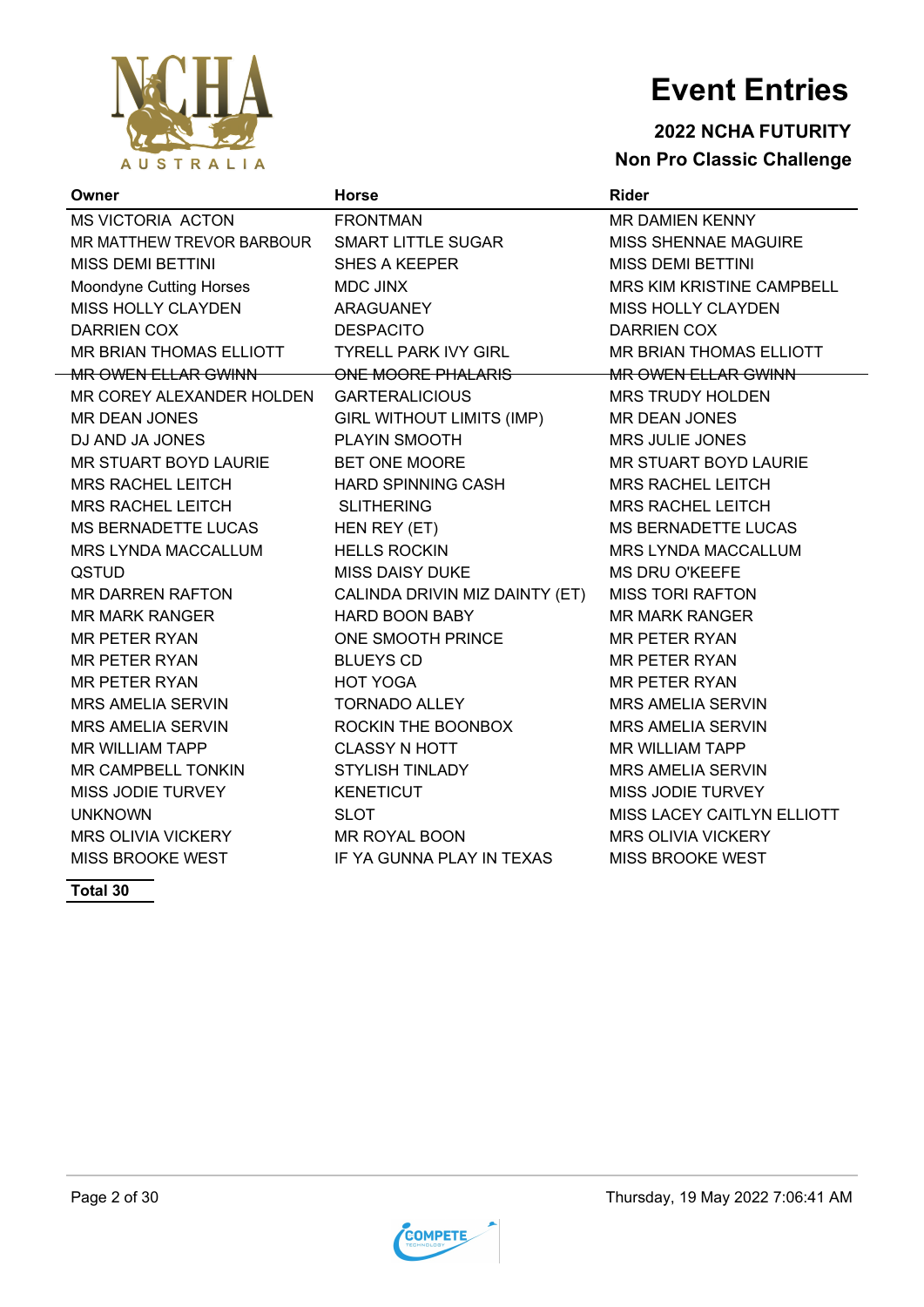

#### **2022 NCHA FUTURITY Non Pro Classic Challenge (A)**

**Owner Horse Rider** YELLOWSTONE PASTORAL COMPANY P/L YULGILBAR HI KITTY MAN ANG JAMIE BARTELS YELLOWSTONE PASTORAL COMPANY P/L MR FOUREX GOLD MR JAMIE BARTELS ALI ALI ONE HELLOFA HILDA MR ALI ALI MR WAYNE DOUGLAS BROWN PLATINUM CD (ET) MR WAYNE DOUGLAS BROWN MRS DANIELLE MAREE BYRNE SPOON N BOON MRS DANIELLE MAREE BYRNE MATT CABAN FARRIER SERVICES TIN BOOTS MATT CABAN MAS FIONA CABAN Glendonview Performance Horses MUMMAS SNOWSTORM MR TOM CAVANAGH CLA9548 HEZA HAT TRICK ROBYN CLARK MR SCOTT CODEY YULGILBAR JACKAROO MR SCOTT CODEY MR RON COLE RETRO RETRO MR RON COLE MR SHANE CRAWFORD ERIN YOUNG ANGUS MR SHANE CRAWFORD MR LINDSAY GORDON DICKINS SHESA PRETTY WOMAN MR LINDSAY GORDON DICKINS Miss RACHEL DILLON THIS CATS GOT STYLE MR BILL TONKIN DP NM DOOLAN DARA KAYS LAST TEAR DROP MR DAVID DOOLAN MND RURAL PTY LTD SDP COCOA REY MR MICHAEL DUNBAR MND RURAL PTY LTD SKILLY REY CYRUS MS NICOLE DUNBAR MR MITCHELL FRAZER WHISKEY HIGH MR MITCHELL FRAZER GARRISON QH STUD DANCIN IN MEMPHIS MISS MATILDA WOODWARD GEORGE GORDON SMOOTH CHERRY REY MISS BILLIE-ROSE GORDON MR STEVE GRAVES **METALLIC HIGHWAY** MR STEVE GRAVES MRS LAUREN CLARE GRAY KINDA SMART MRS LAUREN CLARE GRAY MR MICHAEL HAWKE **ERIN COOL CAT THE MR MICHAEL HAWKE** MR MICHAEL HAWKE ISO SMOOTH MR MICHAEL HAWKE SCOTALENA INVESTMENTS HEWITTS METALLIC MILLIONS KESLEY HEWITT PW & SJ KENNEDY DARA FLASHY PREVIEW MR SHANE CRAWFORD MR ANGUS MCKINNON EBS SPARKS A FLAME MR ANGUS MCKINNON MR ANGUS MCKINNON SDP FIRECAT MR ANGUS MCKINNON MISS ASHLEIGH MEAGHER CHISUMS MISS KITTY MISS ASHLEIGH MEAGHER MISS ASHLEIGH MEAGHER DUCKTALLIC MISS ASHLEIGH MEAGHER TRI STAR QUARTER HORSE STUD DRIVING MISS ROYAL LEANNE moran MR JACK MURPHY SMARTYS DAY MR JACK MURPHY MR ANTHONY O'LOUGHLIN BET SHES A GEM MR ANTHONY O'LOUGHLIN Mrs KIMBERLY ROSE PATERSON CHANCES ROYAL HIGHNESS Mrs KIMBERLY ROSE PATERSON MR BRETT PECHEY A ONE LITTLEMISS BLUEBOON MR BRETT PECHEY MRS FLEUR PHILIP THE SIXTH SENSE THE MRS FLEUR PHILIP MRS RACHEL PROCIDA HAVA KIT KAT MRS RACHEL PROCIDA MR RAYMOND ERIC RANDLE BC COLD STEEL MR RAYMOND ERIC RANDLE MRS DANIELLE REA RAPTOR NEW MRS DANIELLE REA MRS RENEE RICHARDSON SHORT REVIEW MRS RENEE RICHARDSON MR MARK RUFF **REYVING LUNACAT** MR MARK RUFF MR MARK RUFF MRS SHELLEY RUFF TRUCLASS FLAME MRS SHELLEY RUFF MR MARK RUFF BULLA DEMI MR MARK RUFF BULLA DEMI

**AUSTRALIA** 





MR MARK RUFF **HENDRIXXX** MR MARK RUFF **MR MARK RUFF**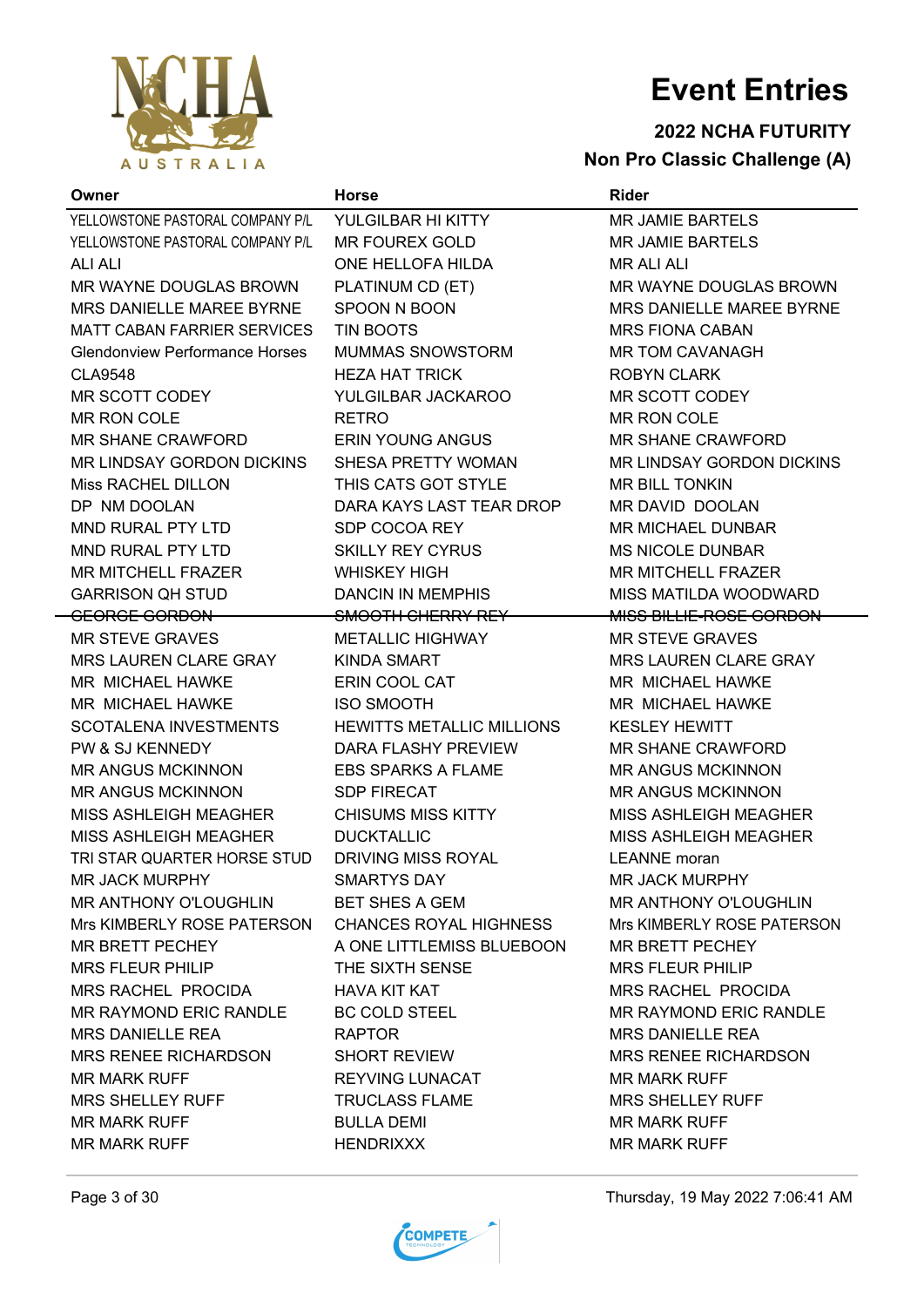| RE AND JA SHEEDY          | <b>DUALTALLIC (IMP)</b>  | <b>MRS JULIE SHEEDY</b>    |
|---------------------------|--------------------------|----------------------------|
| <b>TRINA SIMPSON</b>      | <b>BET HESA KOOL CAT</b> | <b>TRINA SIMPSON</b>       |
| <b>TRINA SIMPSON</b>      | <b>BLUEBLOODEDBOON</b>   | <b>TRINA SIMPSON</b>       |
| <b>SAMANTHA STEPNELL</b>  | STYLISH ON TIME          | <b>SAMANTHA STEPNELL</b>   |
| MR CAMPBELL TONKIN        | SMOKE ON THE WATER       | MR BILL TONKIN             |
| <b>UNKNOWN</b>            | SLOT                     | <b>MISS SARAH CAMPBELL</b> |
| <b>UNKNOWN</b>            | CATTY HAWK (IS)          | MR BRETT MICHAEL JOHNS     |
| <b>UNKNOWN</b>            | SLOT                     | MISS JUSTINE HODGMAN       |
| <del>UNKNOWN</del>        | <del>SLOT</del>          | <del>MR RYAN JEFFREE</del> |
| <b>UNKNOWN</b>            | SLOT 2                   | MR THOMAS STRACHAN         |
| <b>UNKNOWN</b>            | SLOT                     | MR THOMAS STRACHAN         |
| <b>MR VICTOR VICKERS</b>  | EB S MARSHALL            | <b>MR VICTOR VICKERS</b>   |
| MR DOMINIC WILLIAMS       | DOUSEEME                 | <b>MR DOMINIC WILLIAMS</b> |
| WOONGARRA GRAZING COMPANY | DARA IMA PREVIEW         | <b>MRS MARINA WRIGHT</b>   |
| YULGILBAR QH STUD         | YULGILBAR IMA BLACK CAT  | MR SIDNEY MYER             |
|                           |                          |                            |

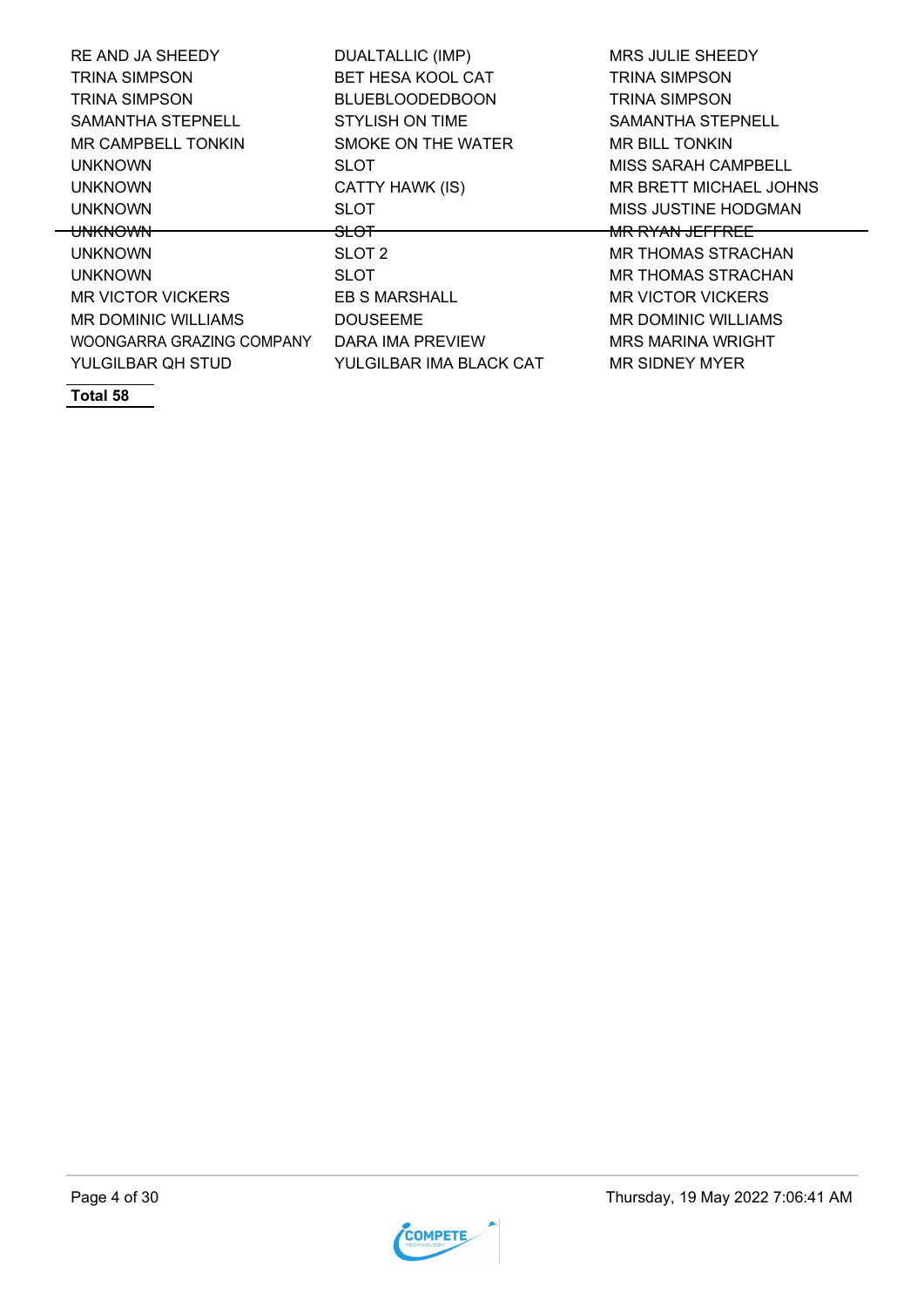

### **2022 NCHA FUTURITY**

**Non Pro Classic Challenge (AO)**

YELLOWSTONE PASTORAL COMPANY P/L CAT AMONGST THE PIGEONS MR JAMIE BARTELS Northern Rivers Equine Assissted Confidence Coaching SMOOTH REYS MR NEIL FLYNN AGT RURAL **ONE TIME CRIMSON** MRS Anna Naish MR DANIEL SHARPE BIT A SWEET HIGH MR DANIEL SHARPE

**Total 4**

**Owner Horse Rider**

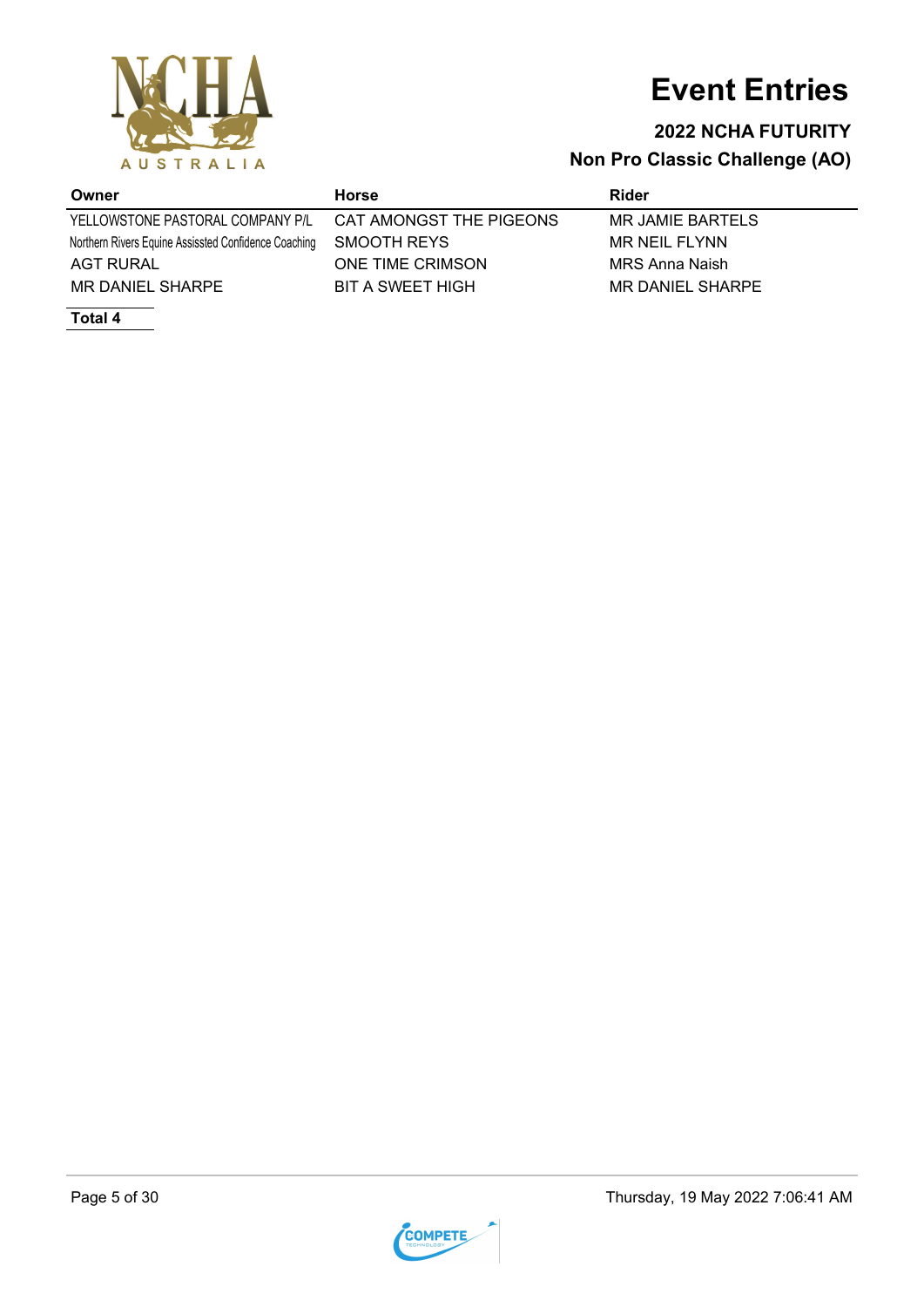

#### **2022 NCHA FUTURITY NON PRO CLASSIC CHALLENGE LIMITED**

| Owner                                                | <b>Horse</b>                  | <b>Rider</b>                 |
|------------------------------------------------------|-------------------------------|------------------------------|
| YELLOWSTONE PASTORAL COMPANY P/L                     | <b>MR FOUREX GOLD</b>         | <b>MR JAMIE BARTELS</b>      |
| YELLOWSTONE PASTORAL COMPANY P/L                     | YULGILBAR HI KITTY            | <b>MR JAMIE BARTELS</b>      |
| YELLOWSTONE PASTORAL COMPANY P/L                     | CAT AMONGST THE PIGEONS       | <b>MR JAMIE BARTELS</b>      |
| <b>ALI ALI</b>                                       | ONE HELLOFA HILDA             | <b>MR ALI ALI</b>            |
| MR MATTHEW TREVOR BARBOUR                            | <b>SMART LITTLE SUGAR</b>     | MISS SHENNAE MAGUIRE         |
| <b>MISS DEMI BETTINI</b>                             | <b>SHES A KEEPER</b>          | <b>MISS DEMI BETTINI</b>     |
| MRS DANIELLE MAREE BYRNE                             | SPOON N BOON                  | MRS DANIELLE MAREE BYRNE     |
| MISS HOLLY CLAYDEN                                   | <b>ARAGUANEY</b>              | <b>MISS HOLLY CLAYDEN</b>    |
| MR SCOTT CODEY                                       | YULGILBAR JACKAROO            | <b>MR SCOTT CODEY</b>        |
| Miss RACHEL DILLON                                   | THIS CATS GOT STYLE           | <b>MR BILL TONKIN</b>        |
| MISS AILEE DONALDSON                                 | <b>SPINS LIKE ROYALTY</b>     | MISS AILEE DONALDSON         |
| MISS AILEE DONALDSON                                 | <b>TRAP QUEEN</b>             | MISS AILEE DONALDSON         |
| DP NM DOOLAN                                         | DARA KAYS LAST TEAR DROP      | MR DAVID DOOLAN              |
| MND RURAL PTY LTD                                    | <b>SKILLY REY CYRUS</b>       | <b>MS NICOLE DUNBAR</b>      |
| <b>MND RURAL PTY LTD</b>                             | SDP COCOA REY                 | <b>MR MICHAEL DUNBAR</b>     |
| Northern Rivers Equine Assissted Confidence Coaching | <b>SMOOTH REYS</b>            | <b>MR NEIL FLYNN</b>         |
| <b>MR MITCHELL FRAZER</b>                            | <b>WHISKEY HIGH</b>           | <b>MR MITCHELL FRAZER</b>    |
| <b>GARRISON QH STUD</b>                              | <b>DANCIN IN MEMPHIS</b>      | MISS MATILDA WOODWARD        |
| MRS LAUREN CLARE GRAY                                | <b>KINDA SMART</b>            | <b>MRS LAUREN CLARE GRAY</b> |
| <b>MR OWEN ELLAR GWINN</b>                           | ONE MOORE PHALARIS            | <b>MR OWEN ELLAR GWINN</b>   |
| <b>MR ANGUS MCKINNON</b>                             | <b>SDP FIRECAT</b>            | <b>MR ANGUS MCKINNON</b>     |
| <b>MR ANGUS MCKINNON</b>                             | <b>EBS SPARKS A FLAME</b>     | <b>MR ANGUS MCKINNON</b>     |
| <b>MR JACK MURPHY</b>                                | <b>SMARTYS DAY</b>            | <b>MR JACK MURPHY</b>        |
| Mrs KIMBERLY ROSE PATERSON                           | <b>CHANCES ROYAL HIGHNESS</b> | Mrs KIMBERLY ROSE PATERSON   |
| MR BRETT PECHEY                                      | A ONE LITTLEMISS BLUEBOON     | <b>MR BRETT PECHEY</b>       |
| <b>MR MARK RANGER</b>                                | <b>HARD BOON BABY</b>         | <b>MR MARK RANGER</b>        |
| <b>MRS RENEE RICHARDSON</b>                          | <b>SHORT REVIEW</b>           | <b>MRS RENEE RICHARDSON</b>  |
| <b>MRS SHELLEY RUFF</b>                              | <b>TRUCLASS FLAME</b>         | <b>MRS SHELLEY RUFF</b>      |
| <b>MR MARK RUFF</b>                                  | <b>BULLA DEMI</b>             | <b>MR MARK RUFF</b>          |
| <b>MR MARK RUFF</b>                                  | <b>REYVING LUNACAT</b>        | <b>MR MARK RUFF</b>          |
| <b>MR MARK RUFF</b>                                  | HENDRIXXX                     | <b>MR MARK RUFF</b>          |
| MR DANIEL SHARPE                                     | BIT A SWEET HIGH              | MR DANIEL SHARPE             |
| SAMANTHA STEPNELL                                    | STYLISH ON TIME               | SAMANTHA STEPNELL            |
| MR CAMPBELL TONKIN                                   | SMOKE ON THE WATER            | <b>MR BILL TONKIN</b>        |
| MISS JODIE TURVEY                                    | <b>KENETICUT</b>              | MISS JODIE TURVEY            |
| <del>UNKNOWN -</del>                                 | <del>SLOT –</del>             | MRS jill busfield            |
| MRS OLIVIA VICKERY                                   | MR ROYAL BOON                 | <b>MRS OLIVIA VICKERY</b>    |
| MISS BROOKE WEST IF YA GUNNA PLAY IN TEXAS           |                               | MISS BROOKE WEST             |
| WOONGARRA GRAZING COMPANY                            | DARA IMA PREVIEW              | <b>MRS MARINA WRIGHT</b>     |

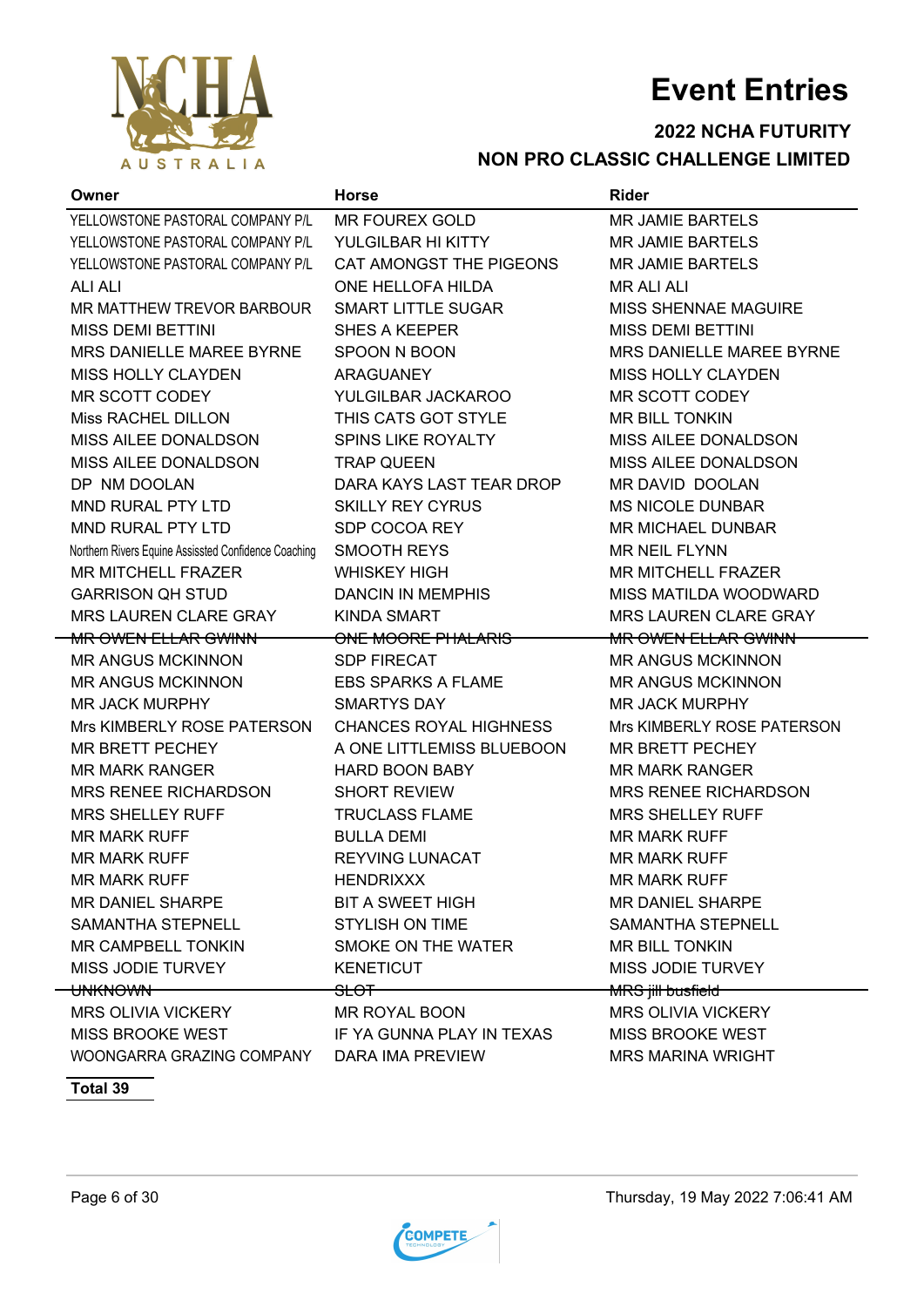

**2022 NCHA FUTURITY Non Pro Derby**

| Owner                     | <b>Horse</b>             | <b>Rider</b>               |
|---------------------------|--------------------------|----------------------------|
| MR DEAN BRADLEY           | LADY VIVIAN              | MR DEAN BRADLEY            |
| MR PHILIP EDWARD CONAGHAN | <b>NEW SENSATION</b>     | MR PHILIP EDWARD CONAGHAN  |
| <b>MRS JACKIE GRAHAM</b>  | SMITH FAMILY SUPA STYLE  | <b>MRS JACKIE GRAHAM</b>   |
| <b>MRS JACKIE GRAHAM</b>  | ROYAL STRIPES            | <b>MRS JACKIE GRAHAM</b>   |
| <b>MRS JACKIE GRAHAM</b>  | <b>IRON GIRL</b>         | <b>MRS JACKIE GRAHAM</b>   |
| C & L Jones               | <b>SLOT CRAIG JONES</b>  | MR Craig Jones             |
| DJ AND JA JONES           | <b>JACK REACHER</b>      | MR DEAN JONES              |
| MR STUART BOYD LAURIE     | PETAS SO SMOOTH          | MR STUART BOYD LAURIE      |
| MRS LYNDA MACCALLUM       | <b>BREYKING BAD</b>      | MRS LYNDA MACCALLUM        |
| MRS LYNDA MACCALLUM       | <b>REYTALLIATE (ET)</b>  | <b>MRS LYNDA MACCALLUM</b> |
| <b>BUDMAC PTY LTD</b>     | <b>IM NOT NEGOTIABLE</b> | <b>MRS LORI MACKAY</b>     |
| THREE LEAF PASTORAL       | <b>TLP WALKIE TALKIE</b> | <b>MR RAFE RITCHIE</b>     |
| <b>MRS AMELIA SERVIN</b>  | <b>STORM REYDER</b>      | <b>MRS AMELIA SERVIN</b>   |
| MR PETER SHUMACK          | <b>FLASH N SWEET</b>     | <b>MR PETER SHUMACK</b>    |
| <b>MR CAMPBELL TONKIN</b> | ROCKIN ROCKABYE          | <b>MRS AMELIA SERVIN</b>   |
| <b>UNKNOWN</b>            | SLOT                     | <b>MISS EMILY POOLE</b>    |
|                           |                          |                            |

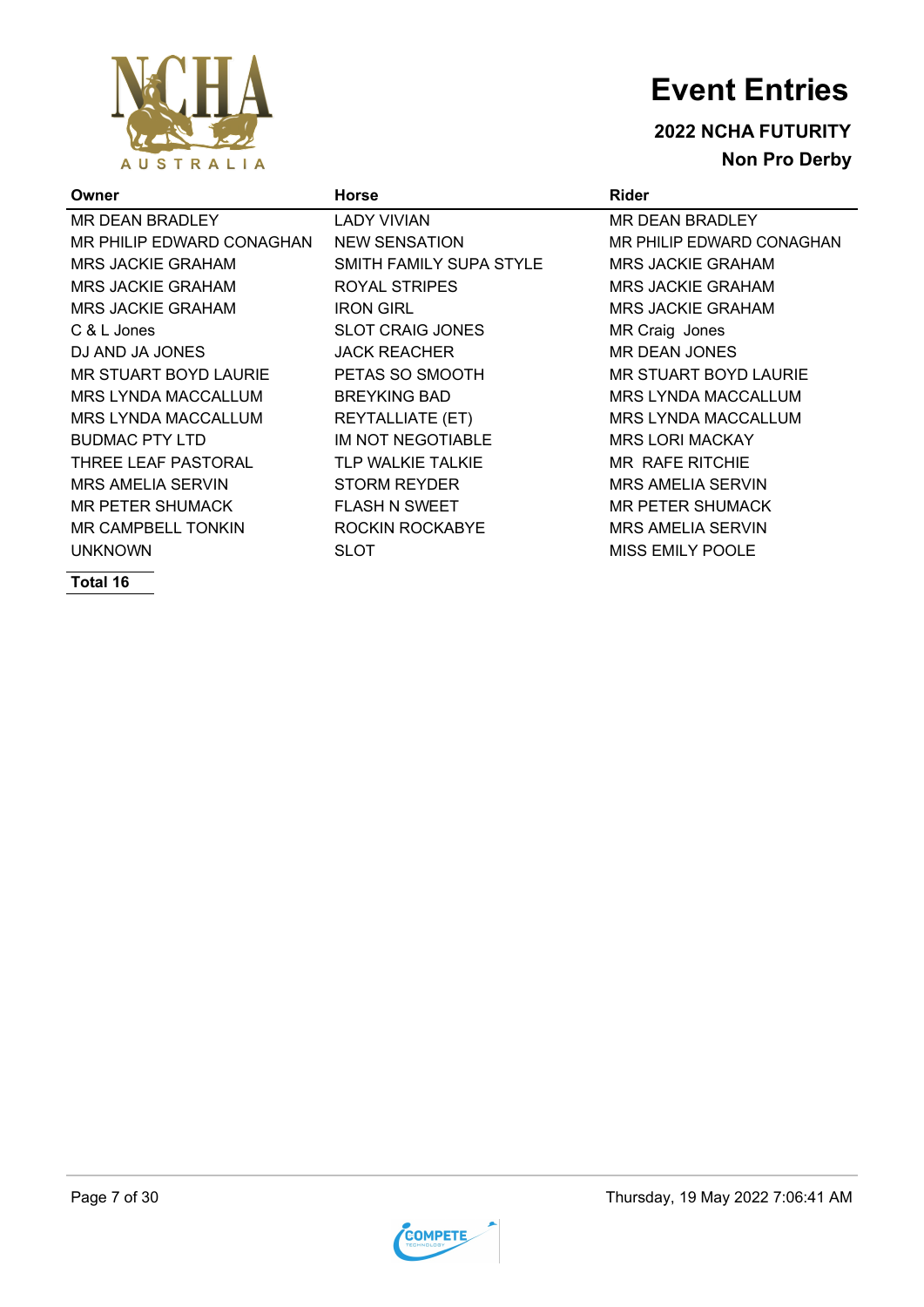

### **2022 NCHA FUTURITY Non Pro Derby (A)**

| Owner                                       | <b>Horse</b>                | <b>Rider</b>                |
|---------------------------------------------|-----------------------------|-----------------------------|
| <b>ALI ALI</b>                              | LIL MILLIE MOON             | <b>MR ALI ALI</b>           |
| MR SAM CAMPBELL                             | PRETTY WISKAS               | MR SAM CAMPBELL             |
| MR RON COLE                                 | <b>HIGH BROW WHIZ</b>       | MR RON COLE                 |
| MR JOHN DRYNAN                              | SMOOTH WHISKEY              | MR JOHN DRYNAN              |
| RICHARD & CHRISTINA GRANT                   | <b>SAPPHIRE CAT</b>         | Mr RICHARD GRANT            |
| MR TYLER S HODGMAN                          | EB S DIGITAL                | <b>MRS FLEUR PHILIP</b>     |
| COOLAREST QUARTER HORSE STUD METALLIC MECOM |                             | MR BRETT MICHAEL JOHNS      |
| <b>JADE JOHNSON</b>                         | <b>GUCCI GANG</b>           | <b>JADE JOHNSON</b>         |
| <b>JADE JOHNSON</b>                         | <b>DUCHESS OF SKILLS</b>    | ROBBIE JOHNSON              |
| Wildwood Hill Holdings Pty Ltd              | <b>BLUE BLOODED CAT</b>     | <b>MR JOHN KEATS</b>        |
| <b>MRS BLAIR KEYTE</b>                      | <b>CURRELL STYLES UP</b>    | <b>MRS BLAIR KEYTE</b>      |
| MISS ASHLEIGH MEAGHER                       | SMOOTH LITTLE TWIST         | <b>MR BENJAMIN MCEWIN</b>   |
| <b>MR BRETT PECHEY</b>                      | <b>MAKERS HOLLY</b>         | <b>MR BRETT PECHEY</b>      |
| <b>PA &amp; KL POOLE</b>                    | <b>SLOT 5673</b>            | MR PAUL POOLE               |
| <b>MRS SUSANNAH RANDELL</b>                 | <b>SMOOTH SAILING</b>       | <b>MRS SUSANNAH RANDELL</b> |
| MR PHILIPPE ROLLAND                         | <b>CATSA CHILLIN</b>        | MR PHILIPPE ROLLAND         |
| <b>MR CAMPBELL TONKIN</b>                   | SMOKE ON THE WATER          | <b>MR BILL TONKIN</b>       |
| <b>WC TONKIN</b>                            | <b>COUNTIN EVERY MINUTE</b> | MR BILL TONKIN              |
| <b>MR VICTOR VICKERS</b>                    | LA QUITO CHISUM             | <b>MR VICTOR VICKERS</b>    |
| <b>MRS RENEE WARE</b>                       | THE ROAN ONE                | <b>MRS RENEE WARE</b>       |
| MISS MATILDA WOODWARD                       | <b>FULL BOAR STYLE</b>      | MISS MATILDA WOODWARD       |
| YULGILBAR QH STUD                           | YULGILBAR KEEP N SWEET      | <b>MR SIDNEY MYER</b>       |

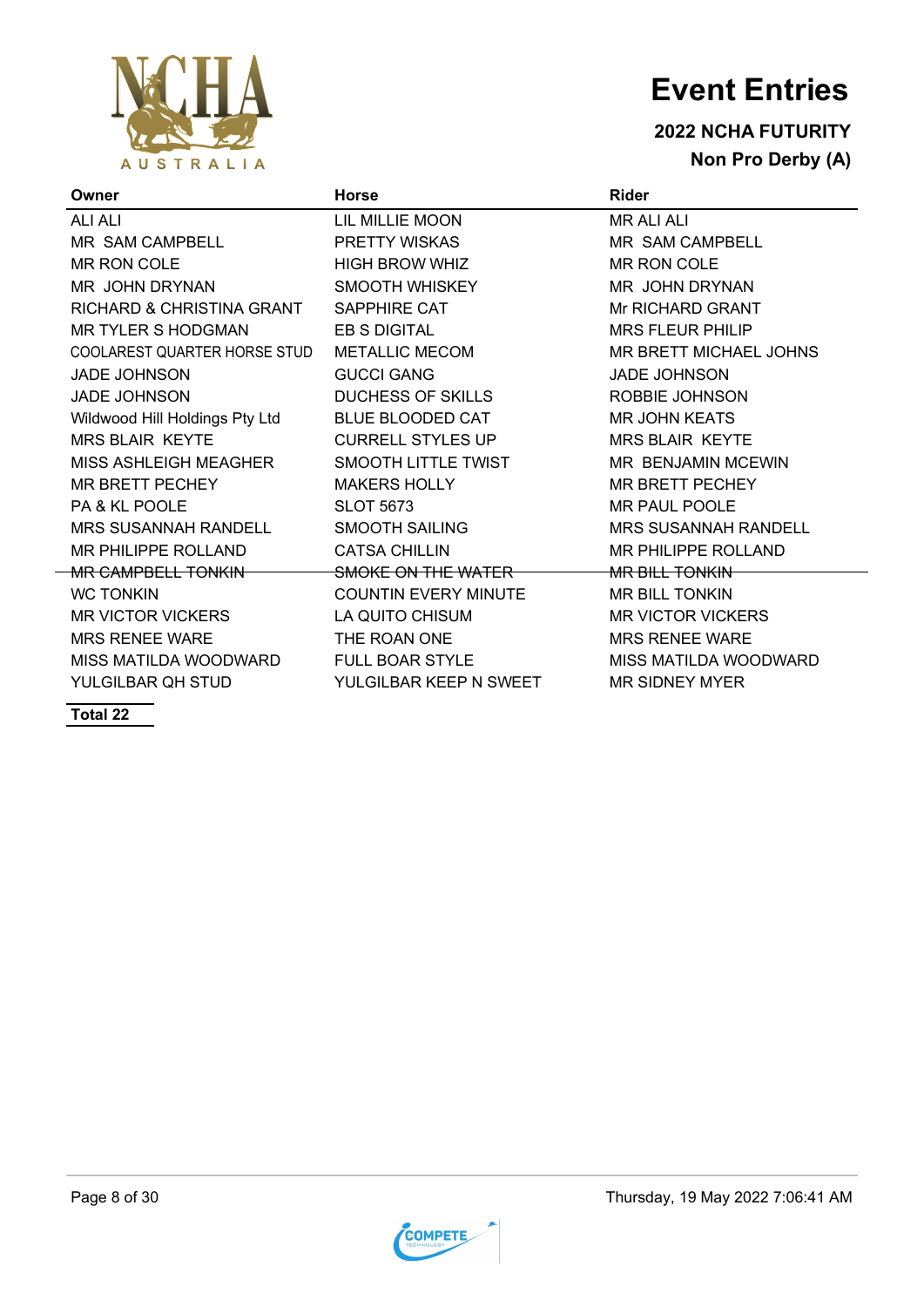

### **2022 NCHA FUTURITY Non Pro Derby (AO)**

**Owner Horse Rider** WELSH HORSE AND SADDLE P/L PLAYIN TIME MR TROY PETER WELSH

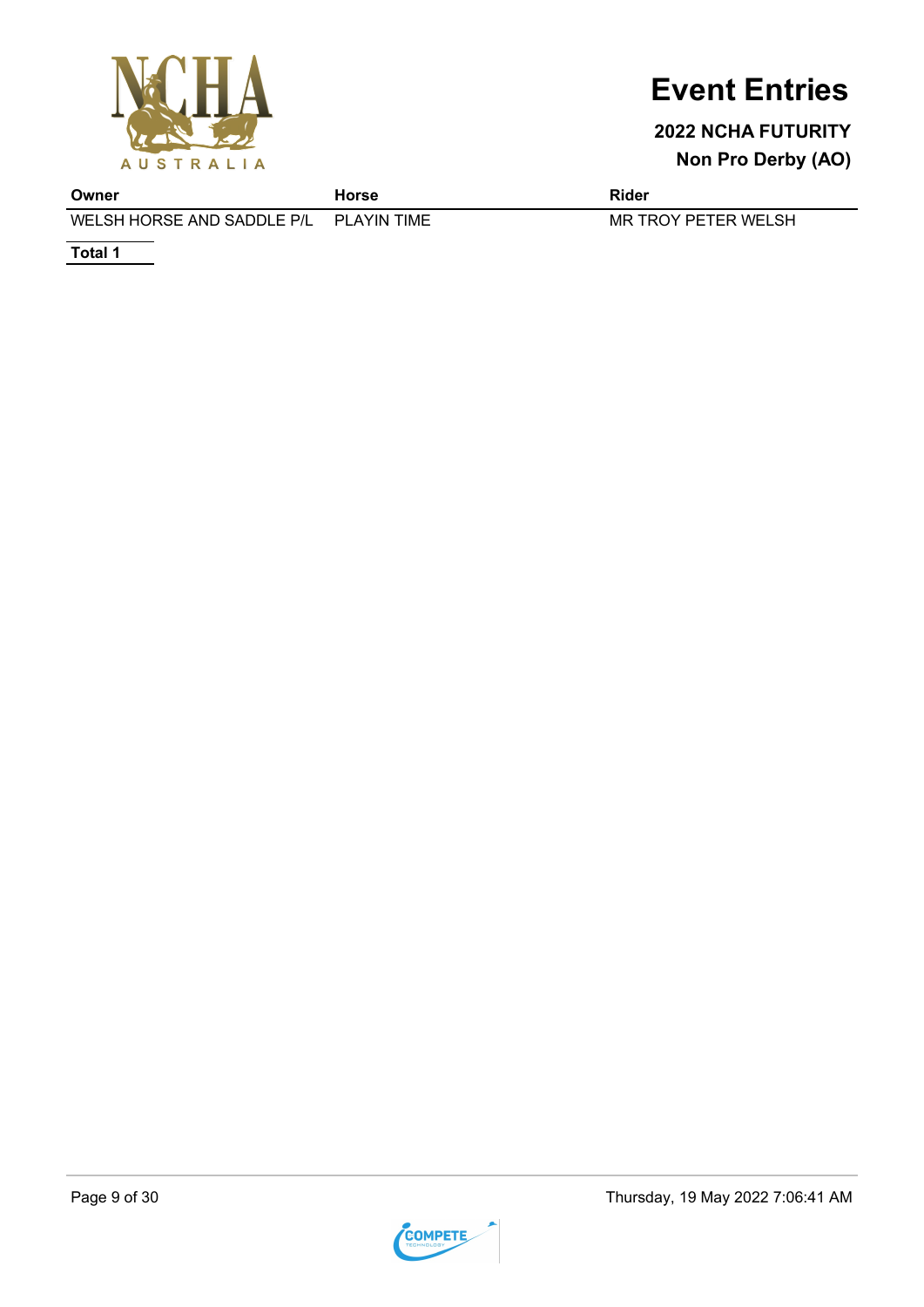

#### **2022 NCHA FUTURITY NON PRO DERBY LIMITED**

#### **Owner Horse Rider** ALI ALI LIL MILLIE MOON MR ALI ALI MR SAM CAMPBELL PRETTY WISKAS MR SAM CAMPBELL MR TYLER S HODGMAN EB S DIGITAL ERITY ON STEEVER PHILIP JADE JOHNSON DUCHESS OF SKILLS ROBBIE JOHNSON C & L Jones **SLOT CRAIG JONES** MR Craig Jones MRS BLAIR KEYTE CURRELL STYLES UP MRS BLAIR KEYTE MISS ASHLEIGH MEAGHER SMOOTH LITTLE TWIST **MRIBENJAMIN MCEWIN** MR BRETT PECHEY MAKERS HOLLY MR BRETT PECHEY MRS SUSANNAH RANDELL SMOOTH SAILING MRS SUSANNAH RANDELL THREE LEAF PASTORAL TLP WALKIE TALKIE MR RAFE RITCHIE WC TONKIN **EXAMPLE COUNTIN EVERY MINUTE** MR BILL TONKIN

UNKNOWN SLOT MRS LYNDA MACCALLUM

MISS MATILDA WOODWARD FULL BOAR STYLE MISS MATILDA WOODWARD

MRS RENEE WARE THE ROAN ONE THE MRS RENEE WARE

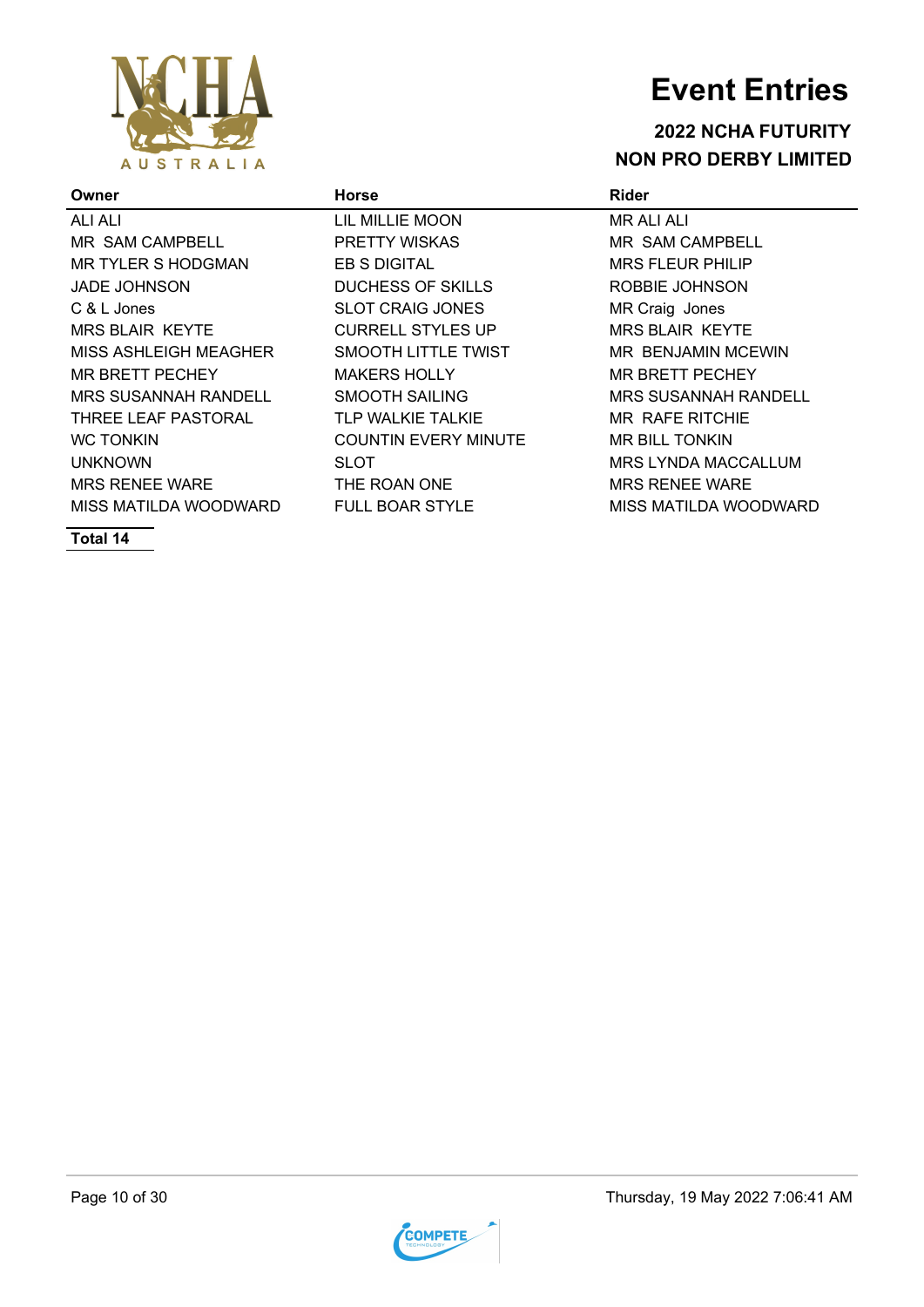

#### **2022 NCHA FUTURITY Non Pro Futurity**

| Owner                                   | <b>Horse</b>                | <b>Rider</b>                |
|-----------------------------------------|-----------------------------|-----------------------------|
| <b>MISS DEMI BETTINI</b>                | ITS TIME TO JAZZ            | <b>MISS DEMI BETTINI</b>    |
| MR DAVID BILLINGHURST                   | ERIN BOOM BOOM              | <b>MISS KRISTA MOORE</b>    |
| R & R LIVESTOCK                         | <b>METALLIC DIVA</b>        | <b>MR RUSS BRADLEY</b>      |
| <b>R &amp; R LIVESTOCK</b>              | <b>METALLIC SPIDER</b>      | <b>MR RUSS BRADLEY</b>      |
| Moondyne Cutting Horses                 | HOT APPLE JUICE             | MRS KIM KRISTINE CAMPBELL   |
| Moondyne Cutting Horses                 | <b>WHO SHINES</b>           | MRS KIM KRISTINE CAMPBELL   |
| MISS HOLLY CLAYDEN                      | PRETTY N STYLISH            | <b>MISS HOLLY CLAYDEN</b>   |
| <b>Crittle Cattle Trust</b>             | <b>HESA BLUE JACKHAMMER</b> | MR Jack Mayne               |
| <b>MR TODD GRAHAM</b>                   | <b>KISS MY GRASS</b>        | MR TOM GRAHAM (DAY)         |
| MR COREY ALEXANDER HOLDEN               | <b>MAXI BRAKES</b>          | <b>MRS TRUDY HOLDEN</b>     |
| DJ AND JA JONES                         | PLAYIN IN THE SAND          | MRS JULIE JONES             |
| DJ AND JA JONES                         | <b>SANN REYMO</b>           | <b>MR DEAN JONES</b>        |
| PW & SJ KENNEDY                         | <b>RED HOT METAL</b>        | <b>MRS SARAH KENNEDY</b>    |
| <b>MRS RACHEL LEITCH-</b>               | <b>DIAMOND BACK</b>         | <b>MRS RACHEL LEITCH-</b>   |
| <b>MRS RACHEL LEITCH</b>                | <b>HAWKENTINE</b>           | <b>MRS RACHEL LEITCH</b>    |
| MRS LYNDA MACCALLUM                     | <b>IGGY REYZALEA</b>        | <b>MRS LYNDA MACCALLUM</b>  |
| MRS LYNDA MACCALLUM                     | EB S PLATINUM               | <b>MRS LYNDA MACCALLUM</b>  |
| <b>MRS LYNDA MACCALLUM</b>              | <b>ASCENSION</b>            | <b>MRS LYNDA MACCALLUM</b>  |
| <b>BUDMAC PTY LTD</b>                   | YULGILBAR LADY SPINS        | <b>MRS LORI MACKAY</b>      |
| MR COLIN MOORE                          | <b>SLOT</b>                 | <b>TBA</b>                  |
| TRI STAR QUARTER HORSE STUD             | <b>FLAMING CAT</b>          | <b>MS SINEAD ELLIOTT</b>    |
| <b>MISS CLAIRE MURPHY</b>               | <b>KINGSTON CAT</b>         | <b>MISS CLAIRE MURPHY</b>   |
| QSTUD                                   | <b>SLOT</b>                 | MISS DRU LANGDON O'KEEFE    |
| <b>Grant Quigley Performance Horses</b> | CHERRY CHERRY (ET)          | MISS DRU LANGDON O'KEEFE    |
| <b>MR PETER RYAN</b>                    | SIDE CHIC                   | <b>MR PETER RYAN</b>        |
| <b>MR PETER RYAN</b>                    | <b>KIT KAT BLUE</b>         | <b>MR PETER RYAN</b>        |
| <b>MR PETER SHUMACK</b>                 | <b>FLASHN</b>               | <b>MR PETER SHUMACK</b>     |
| MR LINCOLN SMITH                        | DOLL REY ME                 | <b>MR LINCOLN SMITH</b>     |
| <b>MR LINCOLN SMITH</b>                 | SPININ TIMBER CAT           | <b>MR LINCOLN SMITH</b>     |
| <b>MR WILLIAM TAPP</b>                  | HOT N REYDIANT              | <b>MR WILLIAM TAPP</b>      |
| <b>UNKNOWN</b>                          | <b>LEGALLY BLONDE</b>       | MR PHILIP EDWARD CONAGHAN   |
| <del>UNKNOWN</del>                      | <del>SLOT</del>             | <del>Mr_GAVAN CLARKE_</del> |
| <b>UNKNOWN</b>                          | <b>SLOT</b>                 | MR GEOFFREY MURRELL         |
| <b>UNKNOWN</b>                          | <b>SLOT</b>                 | MR JOSH DENSLEY             |
| <b>UNKNOWN</b>                          | <b>SLOT</b>                 | MRS ABBEY LOUISE VERAART    |
| <b>UNKNOWN</b>                          | <b>SLOT</b>                 | MISS DRU LANGDON O'KEEFE    |
| MR MURRAY WILKINSON                     | YARRUM PASPALEY             | <b>MR MURRAY WILKINSON</b>  |
| The Yates Family Trust                  | <b>TEQUILA SMOOTH</b>       | <b>MR RYDER L YATES</b>     |
| The Yates Family Trust                  | <b>TEQUILA CAT</b>          | <b>MR RYDER L YATES</b>     |

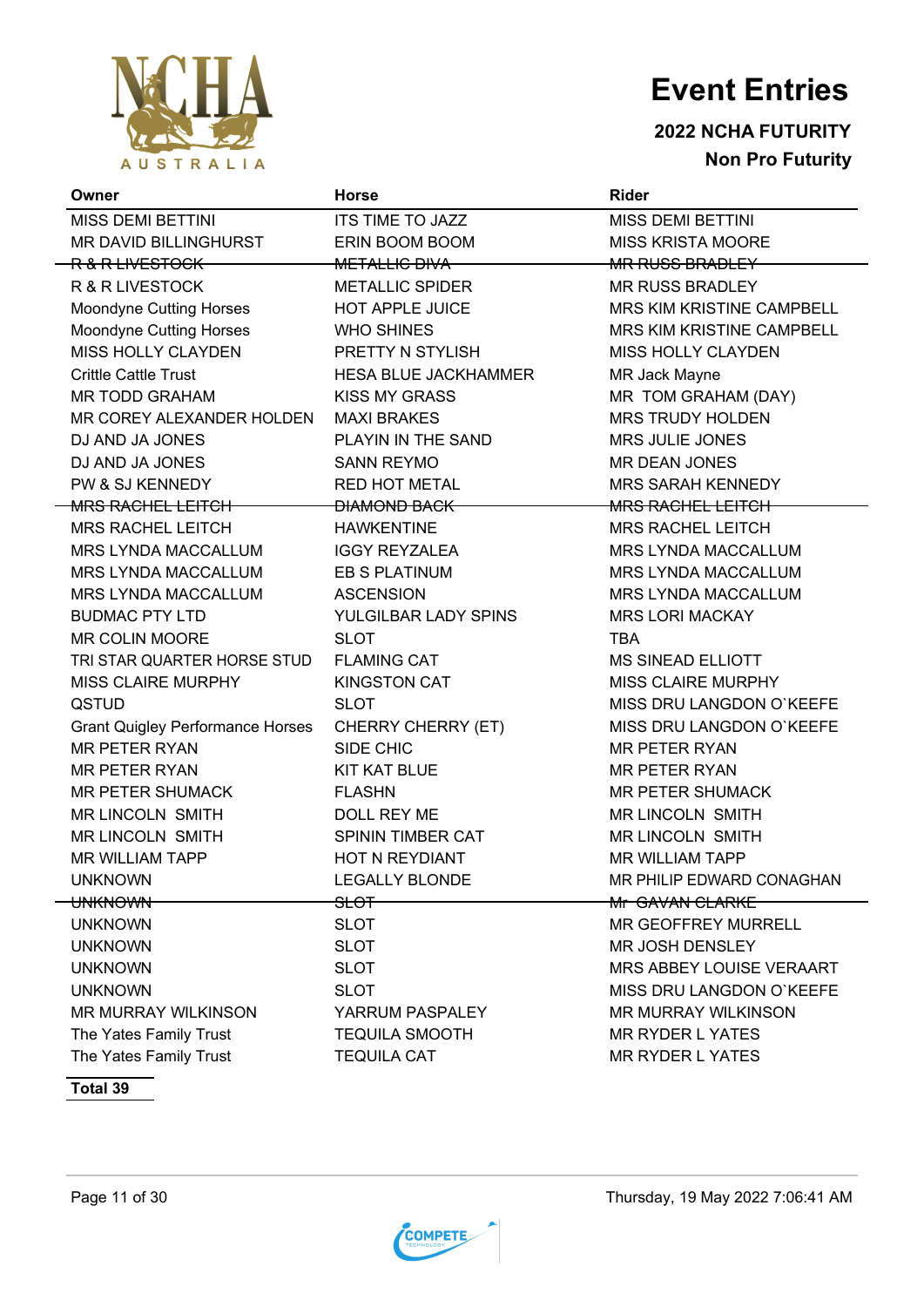

### **2022 NCHA FUTURITY Non Pro Futurity (A)**

| Owner                                  | <b>Horse</b>              | <b>Rider</b>                |
|----------------------------------------|---------------------------|-----------------------------|
| MATT CABAN FARRIER SERVICES            | <b>SLOT - CABAN</b>       | <b>MRS FIONA CABAN</b>      |
| MR COLIN CLANCY                        | THIS CHICS PURRFECT       | <b>MR COLIN CLANCY</b>      |
| MND RURAL PTY LTD                      | STEVIE ON TAP             | <b>MS NICOLE DUNBAR</b>     |
| MR BRIAN THOMAS ELLIOTT                | TYRELL PARK KNOTTY PEPTO  | MR BRIAN THOMAS ELLIOTT     |
| MR BRIAN THOMAS ELLIOTT                | LIL KIT KAT (ET)          | MISS LACEY CAITLYN ELLIOTT  |
| <b>MR PETER FRASER</b>                 | FIRETRUCK (NAME PENDING)  | <b>MR PETER FRASER</b>      |
| MR BOB GUEST                           | <b>SANREY</b>             | <b>MR BOB GUEST</b>         |
| MISS STEVIE HALL                       | THIS FLOSS ROCS           | <b>MISS STEVIE HALL</b>     |
| <b>JADE JOHNSON</b>                    | <b>PLAYGIRLS QUEEN</b>    | <b>JADE JOHNSON</b>         |
| <b>JADE JOHNSON</b>                    | <b>HESA SKILLY REY</b>    | <b>JADE JOHNSON</b>         |
| <b>JADE JOHNSON</b>                    | <b>EBS SLICK CHOOK</b>    | ROBBIE JOHNSON              |
| <del>MR ROSS ANDREW LAING</del>        | <del>DRYFIRE</del>        | <b>MR ROSS ANDREW LAING</b> |
| MRS JON M BAKER                        | ONE SMART AMY             | MRS JON M BAKER             |
| MR MICHAEL MCKEOWN                     | SHORTY OAKIE CAT          | <b>MR MICHAEL MCKEOWN</b>   |
| <b>MR ANGUS MCKINNON</b>               | <b>REY VON FLAME</b>      | <b>MR ANGUS MCKINNON</b>    |
| MATT MOFFAT PERFORMANCE HORSES HUSTLIN |                           | <b>MR MATT MOFFAT</b>       |
| MR MATHEW OAKLEY                       | <b>DIRTY DEEDS</b>        | <b>MR ALI ALI</b>           |
| MR BRETT PECHEY                        | <b>MAKERS HOLLY</b>       | MR BRETT PECHEY             |
| MR BRETT PECHEY                        | ONE LIL ROSE              | <b>MR BRETT PECHEY</b>      |
| <b>MR MARK RUFF</b>                    | <b>SUGAR RAE PETA</b>     | <b>MR MARK RUFF</b>         |
| <b>MR MARK RUFF</b>                    | <b>BULLA NICKEL</b>       | <b>MR MARK RUFF</b>         |
| RE AND JA SHEEDY                       | <b>ZIGTALLIC</b>          | <b>MRS JULIE SHEEDY</b>     |
| SAMANTHA STEPNELL                      | <b>ROYAL KING COLE</b>    | <b>SAMANTHA STEPNELL</b>    |
| <b>UNKNOWN</b>                         | <b>SLOT</b>               | <b>MR STEVE MARCHANT</b>    |
| YULGILBAR OH STUD                      | YULGILBAR LIMITED EDITION | <b>MR SIDNEY MYER</b>       |

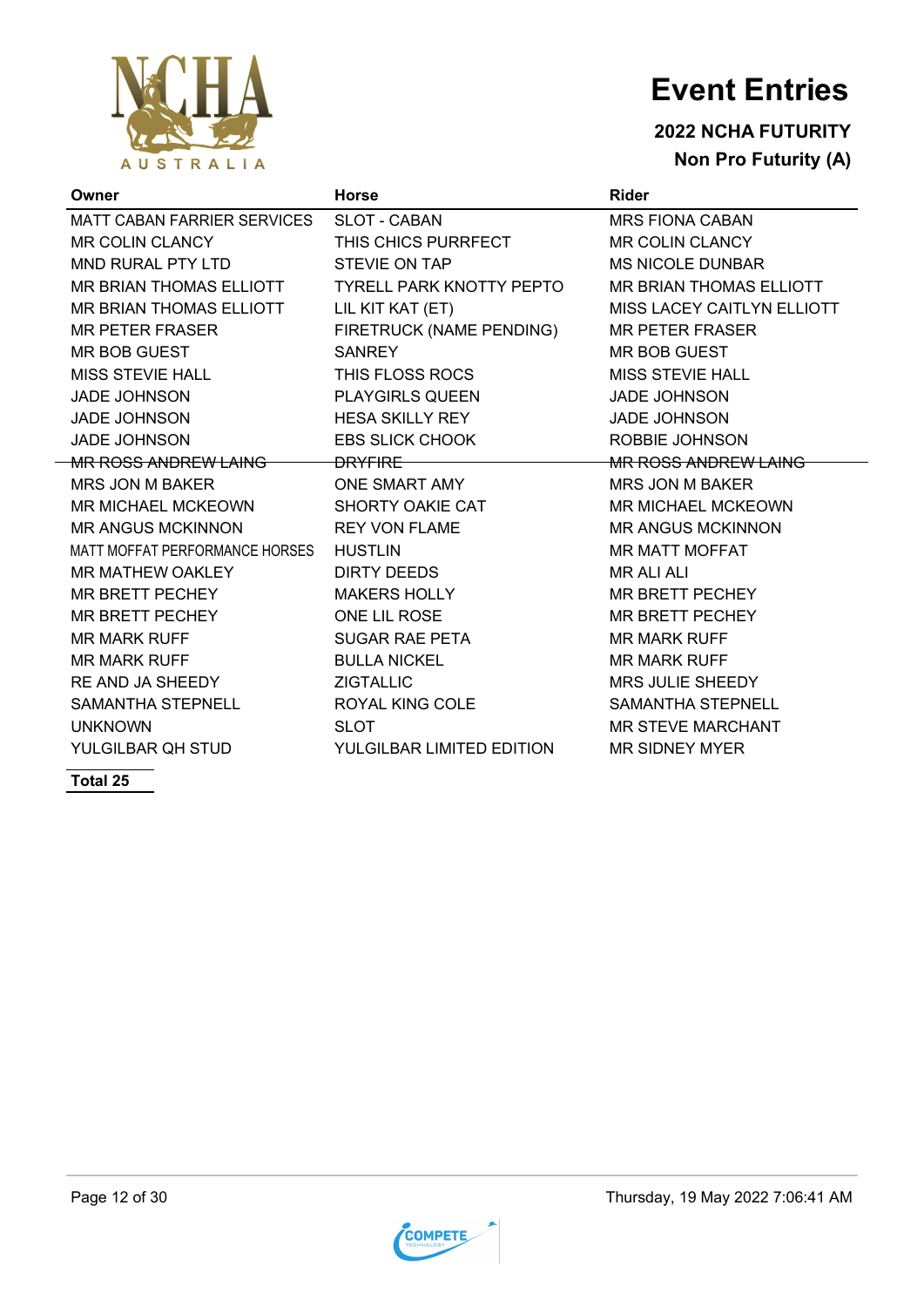

#### **2022 NCHA FUTURITY Non Pro Limited**

| Owner                          | <b>Horse</b>                | <b>Rider</b>               |
|--------------------------------|-----------------------------|----------------------------|
| MISS DEMI BETTINI              | ITS TIME TO JAZZ            | <b>MISS DEMI BETTINI</b>   |
| MR DAVID BILLINGHURST          | ERIN BOOM BOOM              | <b>MISS KRISTA MOORE</b>   |
| R & R LIVESTOCK                | <b>METALLIC SPIDER</b>      | <b>MR RUSS BRADLEY</b>     |
| MR COLIN CLANCY                | THIS CHICS PURRFECT         | <b>MR COLIN CLANCY</b>     |
| <b>Crittle Cattle Trust</b>    | <b>HESA BLUE JACKHAMMER</b> | MR Jack Mayne              |
| MND RURAL PTY LTD              | STEVIE ON TAP               | <b>MS NICOLE DUNBAR</b>    |
| MR BOB GUEST                   | <b>SANREY</b>               | MR BOB GUEST               |
| <b>JADE JOHNSON</b>            | <b>EBS SLICK CHOOK</b>      | ROBBIE JOHNSON             |
| MATT MOFFAT PERFORMANCE HORSES | <b>HUSTLIN</b>              | <b>MR MATT MOFFAT</b>      |
| <b>MR MATHEW OAKLEY</b>        | DIRTY DEEDS                 | <b>MR ALI ALI</b>          |
| MR BRETT PECHEY                | ONE LIL ROSE                | <b>MR BRETT PECHEY</b>     |
| MR BRETT PECHEY                | <b>MAKERS HOLLY</b>         | <b>MR BRETT PECHEY</b>     |
| MR MARK RUFF                   | <b>SUGAR RAE PETA</b>       | <b>MR MARK RUFF</b>        |
| MR MARK RUFF                   | <b>BULLA NICKEL</b>         | <b>MR MARK RUFF</b>        |
| MR LINCOLN SMITH               | SPININ TIMBER CAT           | <b>MR LINCOLN SMITH</b>    |
| <b>MR LINCOLN SMITH</b>        | DOLL REY ME                 | <b>MR LINCOLN SMITH</b>    |
| SAMANTHA STEPNELL              | ROYAL KING COLE             | SAMANTHA STEPNELL          |
| <b>UNKNOWN</b>                 | <b>SLOT</b>                 | <b>MR STEVE MARCHANT</b>   |
| MR MURRAY WILKINSON            | YARRUM PASPALEY             | <b>MR MURRAY WILKINSON</b> |
|                                |                             |                            |

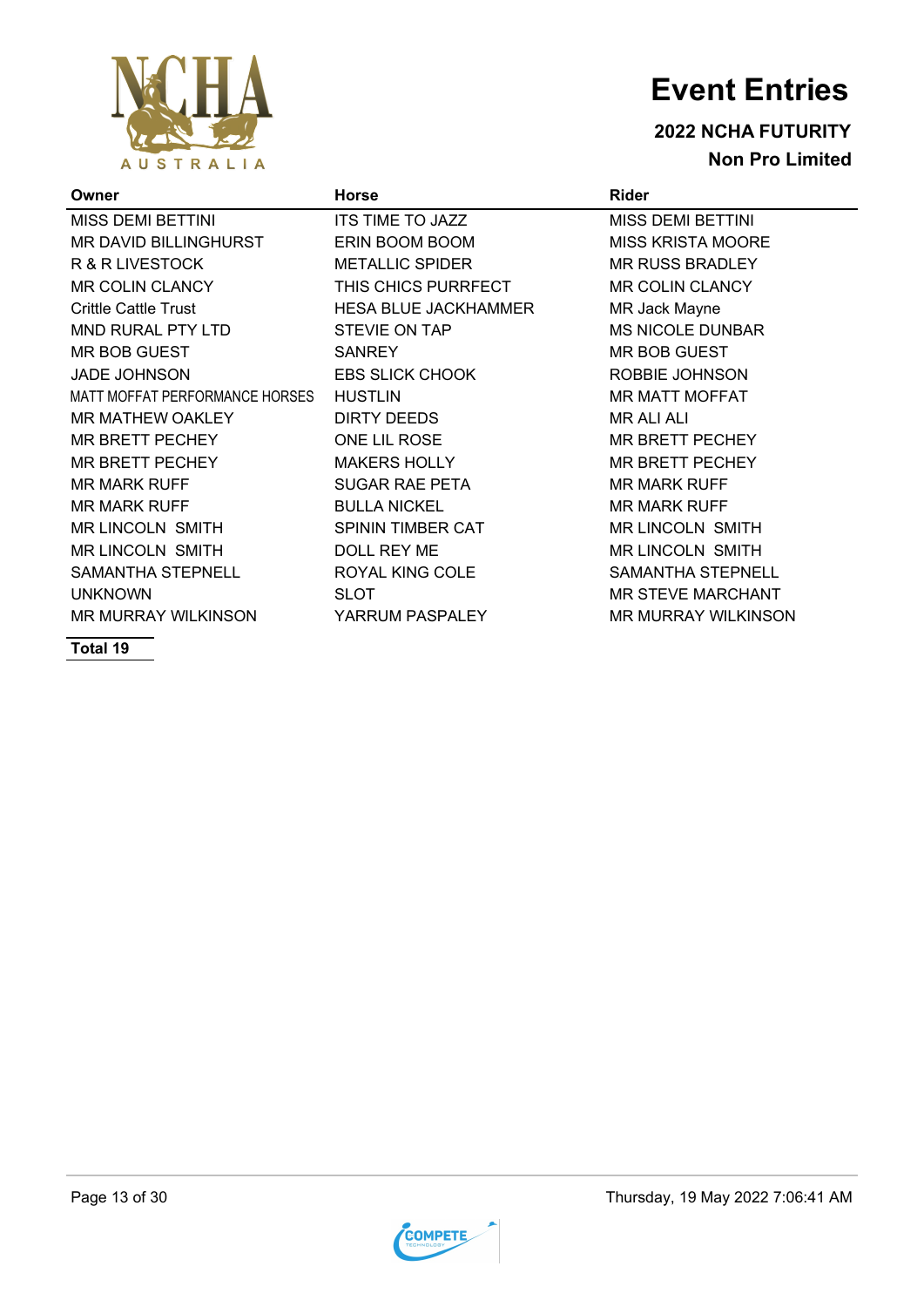

### **2022 NCHA FUTURITY Open Classic Challenge**

| Owner                             | <b>Horse</b>                        | <b>Rider</b>               |
|-----------------------------------|-------------------------------------|----------------------------|
| YELLOWSTONE PASTORAL COMPANY P/L  | YULGILBAR HI KITTY                  | MR DEAN HOLDEN             |
| LAZY K QUARTER HORSES             | ONE STYLISH LEOETTA                 | <b>MR HUGH MILES</b>       |
| <b>MS VICTORIA ACTON</b>          | <b>FRONTMAN</b>                     | <b>MR ISAAC WESTERHUIS</b> |
| <b>ALI ALI</b>                    | ONE HELLOFA HILDA                   | <b>MR MATHEW OAKLEY</b>    |
| MR MATTHEW TREVOR BARBOUR         | <b>SMART LITTLE SUGAR</b>           | MR MATTHEW TREVOR BARBOUR  |
| M and J bloom Pty Ltd             | <b>SUEN TOO DUCK</b>                | <b>MR TODD GRAHAM</b>      |
| MS DIANE EILEEN BROMBAL           | <b>DUAL SMART CHICK</b>             | MR JAMIE SECCOMBE          |
| MR WAYNE DOUGLAS BROWN            | PLATINUM CD (ET)                    | <b>MR LINCOLN VERAART</b>  |
| <b>MR GAVIN BULMER</b>            | <b>HELL BLAZER</b>                  | MR MATHEW OAKLEY           |
| <b>MR TERRY BURNS</b>             | <del>THIS CATS A PLAYBOY -</del>    | <del>MR JAMIE CREEK</del>  |
| MR MARK BUTTSWORTH                | <b>PEPPYPHALAIR</b>                 | <b>MR MARK BUTTSWORTH</b>  |
| MISS SARAH CAMPBELL               | HY ON CHERRIES                      | MR JAMIE SECCOMBE          |
| MISS HOLLY CLAYDEN                | ARAGUANEY                           | <b>MR TODD GRAHAM</b>      |
| MR SCOTT CODEY                    | YULGILBAR JACKAROO                  | <b>MR TROY RANDELL</b>     |
| MR RICHARD S. DE SAVE             | COCOAS POP ROC                      | <b>MR BEN O'REILLY</b>     |
| MR RICHARD S. DE SAVE             | <del>COCOAS BLU BOON -</del>        | <del>MR BEN O'REILLY</del> |
| CUTTING EDGE QUARTER HORSES       | <b>MIGHTY METALLIC</b>              | <b>MR JAMIE SECCOMBE</b>   |
| MR JIM GALE                       | <b>TRUCLASS CHICKY BABE</b>         | MR TRENT JONATHAN SMITH    |
| <b>MRS TANIA GALE</b>             | <b>TOLIKA LUCY (ET)</b>             | MR SCOTT CAMPBELL          |
| <b>GARRISON QH STUD</b>           | <b>DANCIN IN MEMPHIS</b>            | MR PHILLIP JOHN SMITH      |
| <b>GEORGE GORDON</b>              | SMOOTH CHERRY REY                   | <b>MR JACKSON R GRAY</b>   |
| <del>MR TODD GRAHAM</del>         | <b>CRYSTAL PARK GLORY'S PHILARE</b> | <del>MR TODD GRAHAM</del>  |
| KOOBAH PERFORMANCE HORSES PTY LTD | SMART LIL TURPENTINE                | <b>MR HUGH MILES</b>       |
| KOOBAH PERFORMANCE HORSES PTY LTD | KITKATICALE                         | <b>MR GRANT QUIGLEY</b>    |
| <b>MR STEVE GRAVES</b>            | <b>METALLIC HIGHWAY</b>             | <b>MR TROY RANDELL</b>     |
| MRS LAUREN CLARE GRAY             | <b>KINDA SMART</b>                  | <b>MR JACKSON R GRAY</b>   |
| HH Pastoral Pty Ltd               | SMART LITTLE KIT KAT                | <b>MR PHIL DAWSON</b>      |
| MRS LISA HINDMARSH                | NOTHIN SWEETA THAN A DUCK           | <b>MR DEAN HOLDEN</b>      |
| <b>MR TYLER S HODGMAN</b>         | EB S TURF                           | MR ROB HODGMAN             |
| MR COREY ALEXANDER HOLDEN         | ONE TUFF DOVE                       | MR COREY ALEXANDER HOLDEN  |
| MR CORFY AI FXANDER HOI DEN       | ELAWAR CAT                          | MR COREY ALEXANDER HOLDEN  |
| Smith & Holmes Family Trust       | <b>MC BLUE DIAMOND</b>              | MR PHILLIP JOHN SMITH      |
| MR RYAN JEFFREE                   | METALLIC TO THE MAX                 | <b>MR RYAN JEFFREE</b>     |
| PJ JOHNSTON & DM JONES            | EB S DIG THIS CAT                   | <b>MR LINCOLN VERAART</b>  |
| <b>MR DEAN JONES</b>              | <b>GIRL WITHOUT LIMITS (IMP)</b>    | <b>MR DEAN HOLDEN</b>      |
| <b>MR TODD KISSICK</b>            | <b>IMA BLUE WHISKEY</b>             | MR TRENT JONATHAN SMITH    |
| MR JEAN LUC LE GALL               | <b>STYLISH BLUE ACRE</b>            | MR ROB HODGMAN             |
| <b>MRS RACHEL LEITCH</b>          | <b>HARD SPINNING CASH</b>           | <b>MRS RACHEL LEITCH</b>   |
| <b>MRS RACHEL LEITCH</b>          | <b>SLITHERING</b>                   | <b>MRS RACHEL LEITCH</b>   |
| <b>MRS LYNDA MACCALLUM</b>        | <b>HELLS ROCKIN</b>                 | <b>MRS LYNDA MACCALLUM</b> |
| <b>MS MAGGIE MASON</b>            | METAL AS ANYTHING                   | <b>MR WARWICK SCREEN</b>   |
| <b>MS MAGGIE MASON</b>            | <b>BADBOY HENRY</b>                 | <b>MR WARWICK SCREEN</b>   |
| <b>MRS TRACEY MCCLURG</b>         | SMOOTH AS HELL                      | <b>MR JASON MCCLURG</b>    |



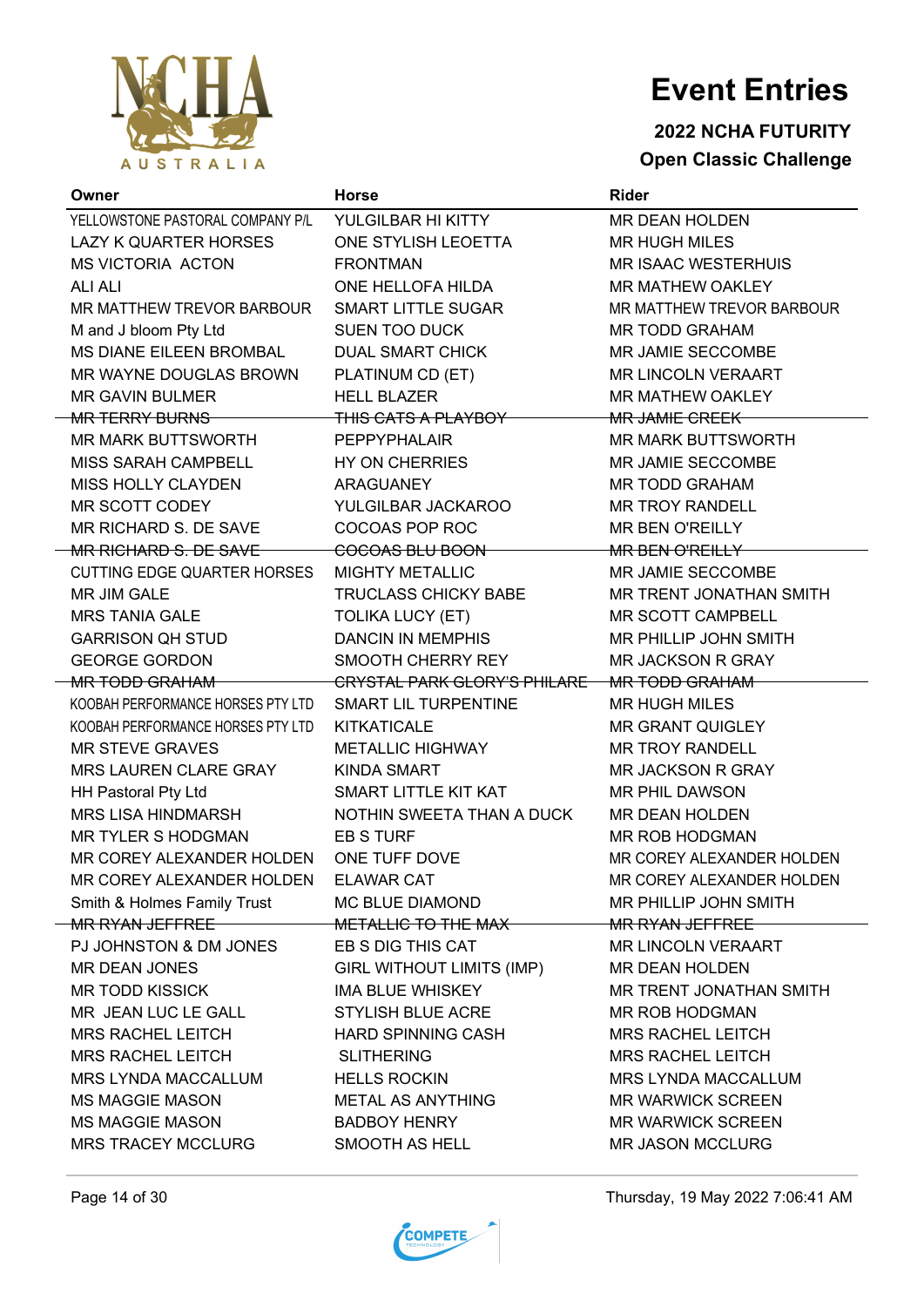MR ROBERT MCKENNA SCOOTIN PHYLLIS MR ROB HODGMAN MR ANGUS MCKINNON SDP FIRECAT THE MRS LINDSEY WHEATLEY MR PETER JOHN MCLEOD EBS CLYPPINGS MR COREY ALEXANDER HOLDEN MR HUGH MILES PEELVALE TELES IM SMOOTH MR HUGH MILES TRI STAR QUARTER HORSE STUD SPOONFULA HOPE AARON PAUL WHEATLEY MS JEANETTE MOSS HENRYS JAZABELLE MR ISAAC WESTERHUIS MR JACK MURPHY SMARTYS DAY MR WARWICK SCREEN MRS KATRINA O'HALLORAN CHISUMS BOYD MR WARWICK SCREEN MISS MIKAYLA O'HALLORAN IM SMOOTH **IM SMOOTH** MR WARWICK SCREEN QSTUD MISS DAISY DUKE MR GRANT QUIGLEY MR ANTHONY O'LOUGHLIN BET SHES A GEM MR COREY ALEXANDER HOLDEN MRS FLEUR PHILIP THE SIXTH SENSE MR PHIL DAWSON MR DARREN RAFTON CALINDA LOTS OF LACE MR DANIEL JOHN TINCKNELL MR RAYMOND ERIC RANDLE BC COLD STEEL MR GRANT QUIGLEY MR MARK RANGER HARD BOON BABY MR STEVE BYRNE MRS DANIELLE REA RAPTOR MR LINCOLN VERAART MRS RENEE RICHARDSON HONKEYS CAT MRISAAC WESTERHUIS MISS COURTNEY ROBERTS MC BLUE ROCK THE MAN STEVE SMITH MR MARK RUFF **BULLA DEMI** BULLA DEMI AARON PAUL WHEATLEY MR MARK RUFF **HENDRIXXX** MR TODD GRAHAM MRS SHELLEY RUFF TRUCLASS FLAME MRS LINDSEY WHEATLEY MR MARK RUFF **REYVING LUNACAT MRS LINDSEY WHEATLEY** MR PETER RYAN HOT YOGA MR PETER RYAN MRS AMELIA SERVIN ROCKIN THE BOONBOX MRS AMELIA SERVIN MRS AMELIA SERVIN TORNADO ALLEY MRS AMELIA SERVIN MR DANIEL SHARPE BIT A SWEET HIGH MR JACKSON R GRAY TRINA SIMPSON BLUEBLOODEDBOON MR LINCOLN VERAART KEMPSEY QUARTER HORSES I WONT BACK DOWN THE MALL DAWSON TERRY & LIZ SMITH TAPT ONE TIME TIME MR PHIL DAWSON MR MICHAEL ROSS SMITH TIKI BLUES THE MANICHAEL ROSS SMITH MR TRENT JONATHAN SMITH GALVANISE **MR TRENT JONATHAN SMITH** MR TRENT JONATHAN SMITH TRUCLASS TIARA MR TRENT JONATHAN SMITH BELJAY PERFORMANCE HORSES SHINES LIKE METALLIC MR PHIL DAWSON SAMANTHA STEPNELL STYLISH ON TIME GAMANTHA STEPNELL MISS EMMA SARAH STOCKDALE FOOLARIS MR JACKSON R GRAY MR WILLIAM TAPP CLASSY N HOTT MR WILLIAM TAPP MR GARRY TONES JAZZY HAT MR CASEY TONES MRS JANET TWOHILL LADY NO MORE THE MR HUGH MILES MR MARCEL & NICOLE VERAART KATS KRYPTONITE MR LINCOLN VERAART MR CHRISTOPHER WARE STYLISH PLAYER MR DEAN HOLDEN AARON PAUL WHEATLEY PETAS SUGAR RAE MRS LINDSEY WHEATLEY SUNKISSED QH STUD HYSPIN LADY MR CASEY TONES YULGILBAR OH STUD YULGILBAR IMA BLACK CAT MR ROBERT MACKAY



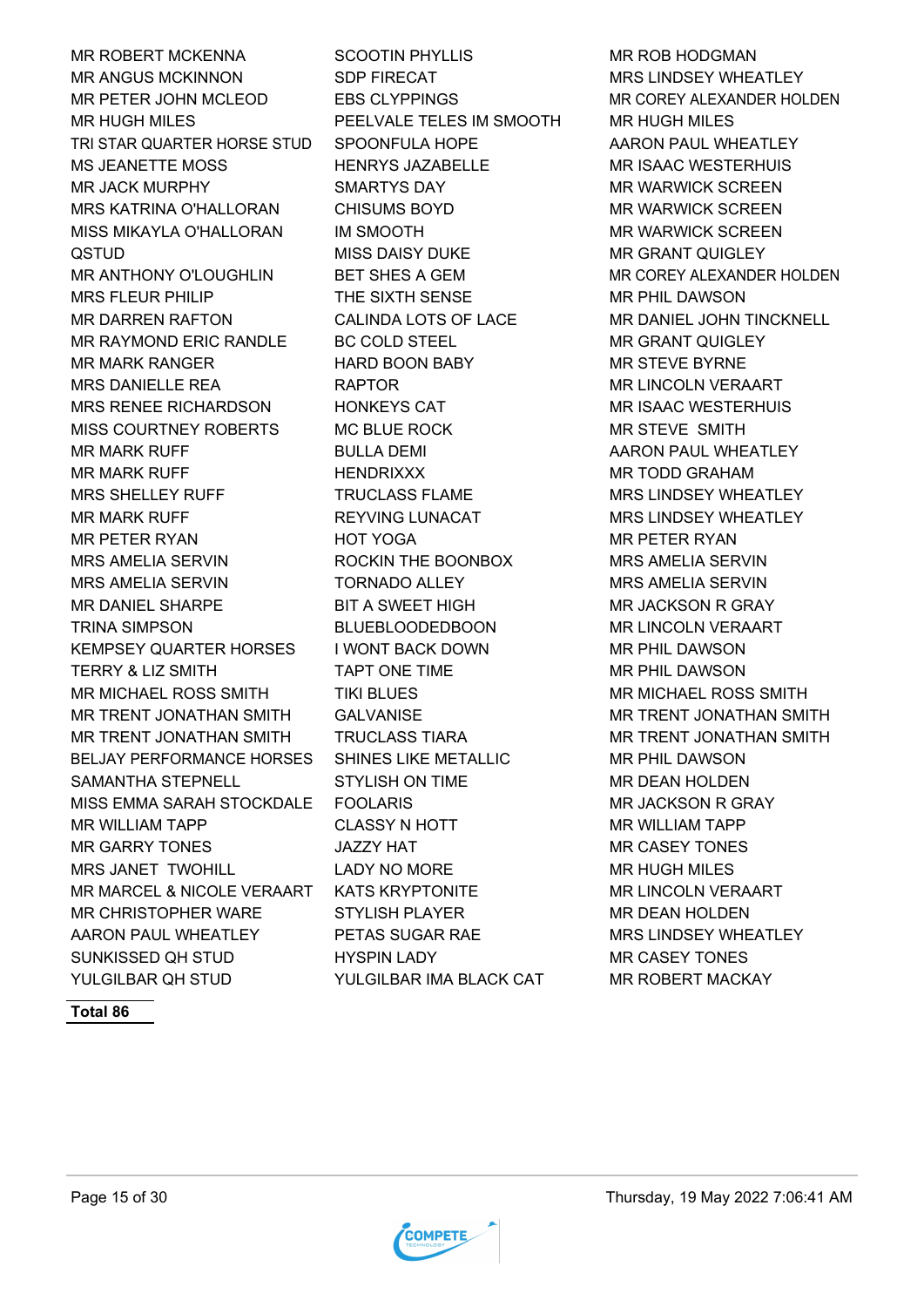

#### **2022 NCHA FUTURITY OPEN CLASSIC CHALLENGE LIMITED**

| Owner                                | <b>Horse</b>               | <b>Rider</b>                    |
|--------------------------------------|----------------------------|---------------------------------|
| <b>ALI ALI</b>                       | ONE HELLOFA HILDA          | <b>MR MATHEW OAKLEY</b>         |
| MR MATTHEW TREVOR BARBOUR            | <b>SMART LITTLE SUGAR</b>  | MR MATTHEW TREVOR BARBOUR       |
| <b>MR GAVIN BULMER</b>               | <b>HELL BLAZER</b>         | <b>MR MATHEW OAKLEY</b>         |
| <del>Clearview Quarter Horses_</del> | <del>CASHED UP AGAIN</del> | <del>MR JACK BREDHAUER-</del>   |
| MR RICHARD S. DE SAVE                | COCOAS POP ROC             | <b>MR BEN O'REILLY</b>          |
| <del>MR RICHARD S. DE SAVE</del>     | <del>COCOAS BLU BOON</del> | <del>MR BEN O'REILLY</del>      |
| <b>GARRISON QH STUD</b>              | <b>DANCIN IN MEMPHIS</b>   | <b>MR PHILLIP JOHN SMITH</b>    |
| <b>GEORGE GORDON</b>                 | SMOOTH CHERRY REY          | <b>MR JACKSON R GRAY</b>        |
| <b>MRS LAUREN CLARE GRAY</b>         | <b>KINDA SMART</b>         | <b>MR JACKSON R GRAY</b>        |
| <b>MS MAGGIE MASON</b>               | <b>METAL AS ANYTHING</b>   | <b>MR WARWICK SCREEN</b>        |
| <b>MR JACK MURPHY</b>                | <b>SMARTYS DAY</b>         | <b>MR WARWICK SCREEN</b>        |
| MISS MIKAYLA O'HALLORAN              | <b>IM SMOOTH</b>           | <b>MR WARWICK SCREEN</b>        |
| <b>MRS KATRINA O'HALLORAN</b>        | <b>CHISUMS BOYD</b>        | <b>MR WARWICK SCREEN</b>        |
| <b>MR DARREN RAFTON</b>              | CALINDA LOTS OF LACE       | <b>MR DANIEL JOHN TINCKNELL</b> |
| <b>MR DANIEL SHARPE</b>              | <b>BIT A SWEET HIGH</b>    | <b>MR JACKSON R GRAY</b>        |
| MISS EMMA SARAH STOCKDALE            | <b>FOOLARIS</b>            | <b>MR JACKSON R GRAY</b>        |
| <b>MR GARRY TONES</b>                | <b>JAZZY HAT</b>           | <b>MR CASEY TONES</b>           |
| SUNKISSED OH STUD                    | <b>HYSPIN LADY</b>         | MR CASEY TONES                  |

**Total 18**

 $\Delta$ 

AUSTRALIA

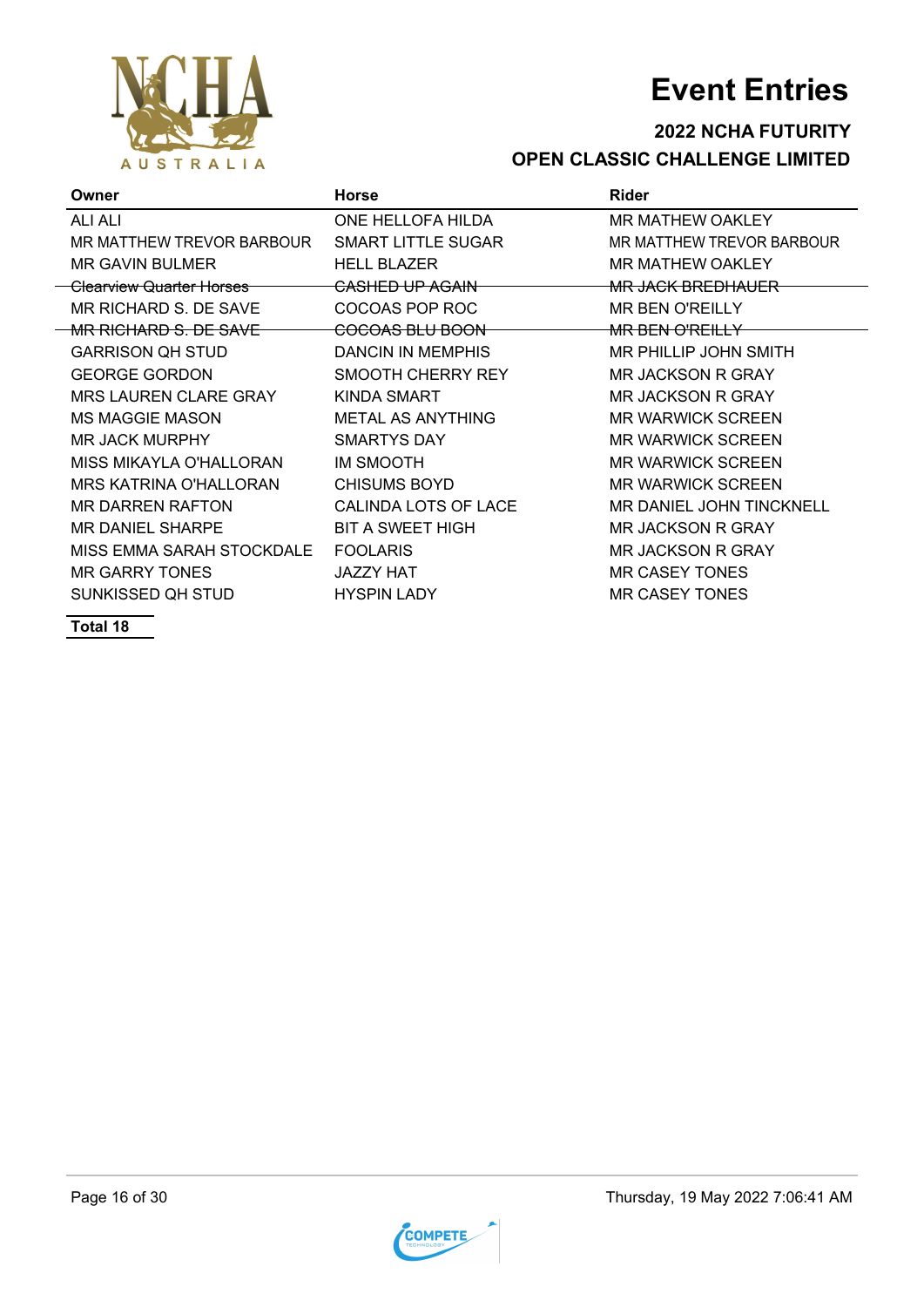

**2022 NCHA FUTURITY Open Derby**

| Owner                                     | <b>Horse</b>                          | <b>Rider</b>                 |
|-------------------------------------------|---------------------------------------|------------------------------|
| <b>ALI ALI</b>                            | <b>HIGH VOLTAGE</b>                   | MR MATHEW OAKLEY             |
| <b>CASHMERE CATTLE CO</b>                 | <b>GRACE BAY</b>                      | MR JAMIE SECCOMBE            |
| <b>GLORY HILL TRUST</b>                   | <b>CATY SIX SPINS</b>                 | <b>MR CASEY TONES</b>        |
| <b>MR WAYNE BAUMANN</b>                   | <b>DUAL LINKETT</b>                   | <b>MR WAYNE BAUMANN</b>      |
| Kingsfield Stud                           | KINGSFIELD JUST LOUIE                 | <b>MR AARON HAUSFELD</b>     |
| M and J bloom Pty Ltd                     | <b>ANGELLICA</b>                      | <b>MR TODD GRAHAM</b>        |
| MISS WENDY BUCKLEY                        | <b>SILVER FERN</b>                    | <b>MR JASON LEITCH</b>       |
| <b>Clearview Quarter Horses</b>           | SOPHISTICATED GARTER                  | MR COREY ALEXANDER HOLDEN    |
| MR RON COLE                               | <b>HIGH BROW WHIZ</b>                 | MR RON COLE                  |
| <b>DARRIEN COX</b>                        | <b>LUCID DREAMS</b>                   | MR PHIL DAWSON               |
| WENDY KIM JOHNSON CUTTABAR QUARTER HORSES | <del>CUTTABAR LOOKS LIKE SUGAR-</del> | <del>MR FRED JOHNSON -</del> |
| RM & CE Daly                              | YULGILBAR KEEP KOOL                   | MR JAMIE SECCOMBE            |
| <del>DEE BAR SHAREHOLDLERS –</del>        | <del>DEE BAR ISA STYLISH HAWK -</del> | <b>MR WAYNE BAUMANN</b>      |
| DELTA QUARTER HORSE STUD                  | <b>SANNANDREYUS</b>                   | <b>MR MATHEW OAKLEY</b>      |
| MR PETER DOONAN                           | <b>SMART N SPICEY</b>                 | <b>MR HUGH MILES</b>         |
| <b>CUTTING EDGE QUARTER HORSES</b>        | <b>MIA METALLIC</b>                   | <b>MR PHIL DAWSON</b>        |
| <b>MR LINDSEY FRASER</b>                  | <b>SANNAREYA</b>                      | <b>MR HUGH MILES</b>         |
| <b>VELVET QUARTER HORSE RANCH</b>         | DEE BAR ISA CATTY DOLL                | MR TRENT JONATHAN SMITH      |
| MR ABE GRAHAM                             | AMAROO BLUE BOONS DESTINY             | <b>MR ABE GRAHAM</b>         |
| KOOBAH PERFORMANCE HORSES PTY LTD         | BRANCHVALE METAL ALLOY                | <b>MR MARK BUTTSWORTH</b>    |
| RICHARD & CHRISTINA GRANT                 | SAPPHIRE CAT                          | MR DEAN HOLDEN               |
| <b>MR FRANK GREEN</b>                     | SOPHISTICATED QT                      | <b>MR FRANK GREEN</b>        |
| MR MICHAEL HAWKE                          | TAPT DANCIN CHERRY (ET)               | AARON PAUL WHEATLEY          |
| MR MICHAEL HAWKE                          | SUEN LIL DARLIN (ET)                  | AARON PAUL WHEATLEY          |
| MR MICHAEL HAWKE                          | <b>MC METALLO</b>                     | <b>MR GRANT QUIGLEY</b>      |
| <b>HH Pastoral Pty Ltd</b>                | <b>METALLICS FLYTA FIRE</b>           | <b>MR PHIL DAWSON</b>        |
| <b>MR TYLER S HODGMAN</b>                 | <b>EB S DIGITAL</b>                   | <b>MR TYLER S HODGMAN</b>    |
| <b>MRS VICKY HOLDEN</b>                   | ROYAL LEGACY                          | MR DEAN HOLDEN               |
| MR COREY ALEXANDER HOLDEN                 | SOUTHERN GARTER                       | MR COREY ALEXANDER HOLDEN    |
| Smith & Holmes Family Trust               | MC BLUE DIAMOND                       | <b>MR PHILLIP JOHN SMITH</b> |
| JADE JOHNSON                              | <b>GUCCI GANG</b>                     | MR COREY ALEXANDER HOLDEN    |
| C & L Jones                               | <b>WONDERLAND</b>                     | <b>MR STEVE SMITH</b>        |
| DJ AND JA JONES                           | <b>JACK REACHER</b>                   | <b>MR DEAN HOLDEN</b>        |
| Wildwood Hill Holdings Pty Ltd            | <b>BLUE BLOODED CAT</b>               | <b>MR PHIL DAWSON</b>        |
| MR STEVE KING                             | <b>ERIN ONE TIME OUT</b>              | <b>MR PHILLIP JOHN SMITH</b> |
| <b>SERENA LEWIS</b>                       | ROYAL GROUSE                          | MR PETE KENNEDY              |
| MRS LYNDA MACCALLUM                       | <b>BREYKING BAD</b>                   | MRS LYNDA MACCALLUM          |
| MRS LYNDA MACCALLUM                       | <b>REYTALLIATE (ET)</b>               | MRS LYNDA MACCALLUM          |
| <b>BUDMAC PTY LTD</b>                     | IM NOT NEGOTIABLE                     | MR ROBERT MACKAY             |
| MR LACHLAN MANN                           | DUAL REY DRIVER                       | MR COREY ALEXANDER HOLDEN    |
| MRS TRACEY MCCLURG                        | IMA SMOOTH CRIMINAL                   | <b>MR JASON MCCLURG</b>      |
| <b>MR HUGH MILES</b>                      | PEELVALE SMOOTH AS DUALLY             | <b>MR HUGH MILES</b>         |
| MR DAMIAN MOORE                           | <b>SANNMAN RED</b>                    | MR MATTHEW TREVOR BARBOUR    |



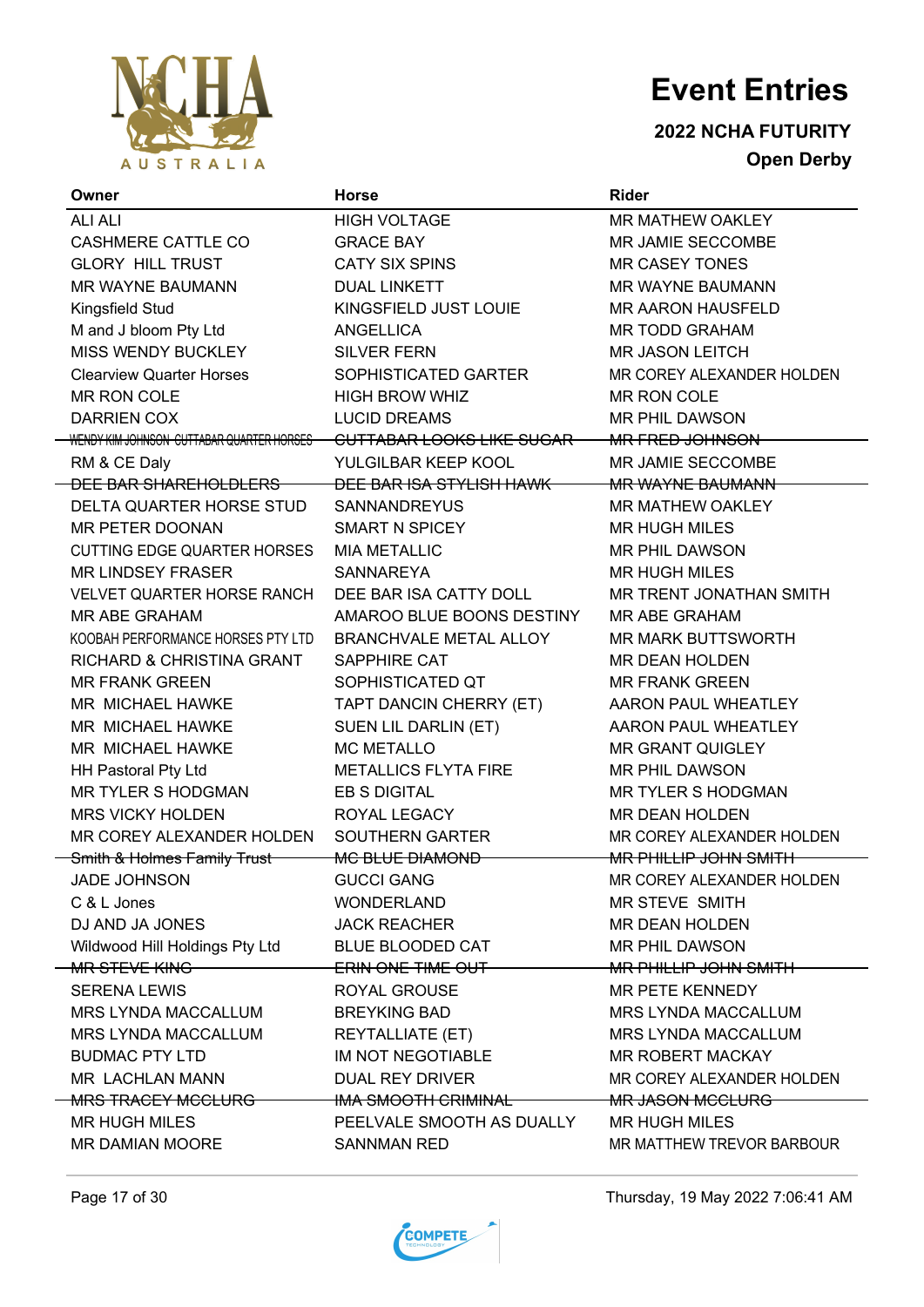LR PL MURPHY METALLIC REYTING MR STEVE SMITH MS MARGIT NEZOLD DUCKTACULAR MR MARK BUTTSWORTH CLAVAR PTY LTD HELLOFA SORT MR SCOTT CAMPBELL QSTUD BETH DUTTON MR GRANT QUIGLEY PA & KL POOLE FOOLE HOTTER THAN HELL THAN HELL MR JAMIE SECCOMBE MRS RACHEL PROCIDA METALLIC LITTLE DREAMER (ET) MR JAMIE SECCOMBE MR RAYMOND ERIC RANDLE BC RIOS STEEL MAGNOLIA MR GRANT QUIGLEY MR RAYMOND ERIC RANDLE BC SANNPIPER MR GRANT QUIGLEY MS NICKY RENWOOD METALLIC RED MR PETE KENNEDY MS MEGAN RICHARDS REYS YA ONE MOORE MR TODD GRAHAM MR PHILIPPE ROLLAND CATSA CHILLIN MR WARWICK SCREEN MRS SHELLEY RUFF GRASSY VIEWS MEMORY MRS LINDSEY WHEATLEY Jane Sims MR TINNMAN MR CASEY TONES MR MICHAEL ROSS SMITH BOBBYS LILL REY THE MR MICHAEL ROSS SMITH MR STEVE SMITH ASA REY MR STEVE SMITH MR TERRENCE SNOW WP SMOOTH TALKER MR HUGH MILES MS REBECCA SULLIVAN SMOOTH ELLIE REY MR WARWICK SCREEN WILD GULLY QUARTER HORSES SOMETHIN TO REYVE ABOUT MR TRENT JONATHAN SMITH WILD GULLY QUARTER HORSES CHISUMS QUICKSTEP MR TRENT JONATHAN SMITH MR CAMPBELL TONKIN ROCKIN ROCKABYE MRS AMELIA SERVIN MISS JODIE TURVEY HARBOUR LIGHTS MR ISAAC WESTERHUIS UNKNOWN **ELLIOTTS DUCATI** MR HUGH MILES MISS KAYLA WARRIAN TWICE THE SHINE MR WARWICK SCREEN MRS KAY WARRIAN PURRFECT TEN MR WARWICK SCREEN MISS BROOKE WEST **SWEET TALLIC CAT TALLIC CAT** MR TRENT JONATHAN SMITH SUNKISSED QH STUD CUTTIN BLUE GRASS MR JACKSON R GRAY SUNKISSED QH STUD BLUE COLLAR GENERAL MR LINCOLN VERAART QUARTZ HILL SYNDICATIONS GRANITE THE MANUSCRIPT ON A MANUSCRIPT ON A MITH KEVIN WILSON SLATE RIO PECOS MR STEVE SMITH MISS MATILDA WOODWARD FULL BOAR STYLE MR PHILLIP JOHN SMITH Wrigley Cattle Co **SMOKIN APPLES** MR MARK BUTTSWORTH BRYON MARJ YOUNG SMART LOOKIN BOON MR COREY ALEXANDER HOLDEN YULGILBAR OH STUD YULGILBAR KINDA TUFF MAR ROBERT MACKAY YULGILBAR QH STUD YULGILBAR KEEP N SWEET MAR ROBERT MACKAY

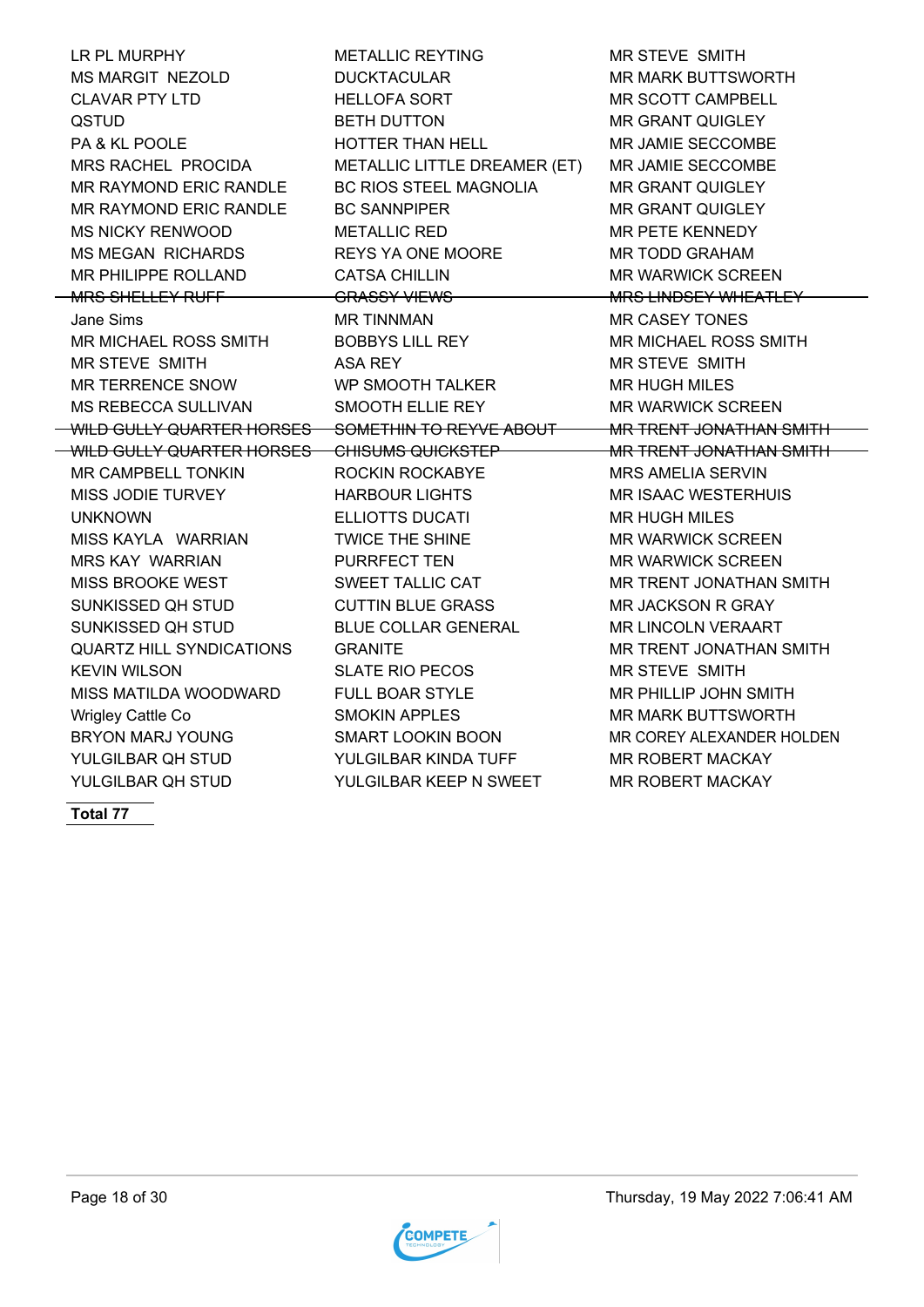

#### **2022 NCHA FUTURITY OPEN DERBY LIMITED**

| <b>Horse</b>             | <b>Rider</b>                 |
|--------------------------|------------------------------|
| <b>HIGH VOLTAGE</b>      | <b>MR MATHEW OAKLEY</b>      |
| KINGSFIELD JUST LOUIE    | <b>MR AARON HAUSFELD</b>     |
| <b>SANNANDREYUS</b>      | <b>MR MATHEW OAKLEY</b>      |
| <b>EB S DIGITAL</b>      | <b>MR TYLER S HODGMAN</b>    |
| ROYAL GROUSE             | MR PETE KENNEDY              |
| <b>SANNMAN RED</b>       | MR MATTHEW TREVOR BARBOUR    |
| <b>METALLIC RED</b>      | <b>MR PETE KENNEDY</b>       |
| <b>CATSA CHILLIN</b>     | <b>MR WARWICK SCREEN</b>     |
| <b>MR TINNMAN</b>        | <b>MR CASEY TONES</b>        |
| SMOOTH ELLIE REY         | <b>MR WARWICK SCREEN</b>     |
| <b>TWICE THE SHINE</b>   | <b>MR WARWICK SCREEN</b>     |
| <b>PURRFECT TEN</b>      | <b>MR WARWICK SCREEN</b>     |
| <b>CUTTIN BLUE GRASS</b> | MR JACKSON R GRAY            |
| <b>FULL BOAR STYLE</b>   | <b>MR PHILLIP JOHN SMITH</b> |
|                          |                              |

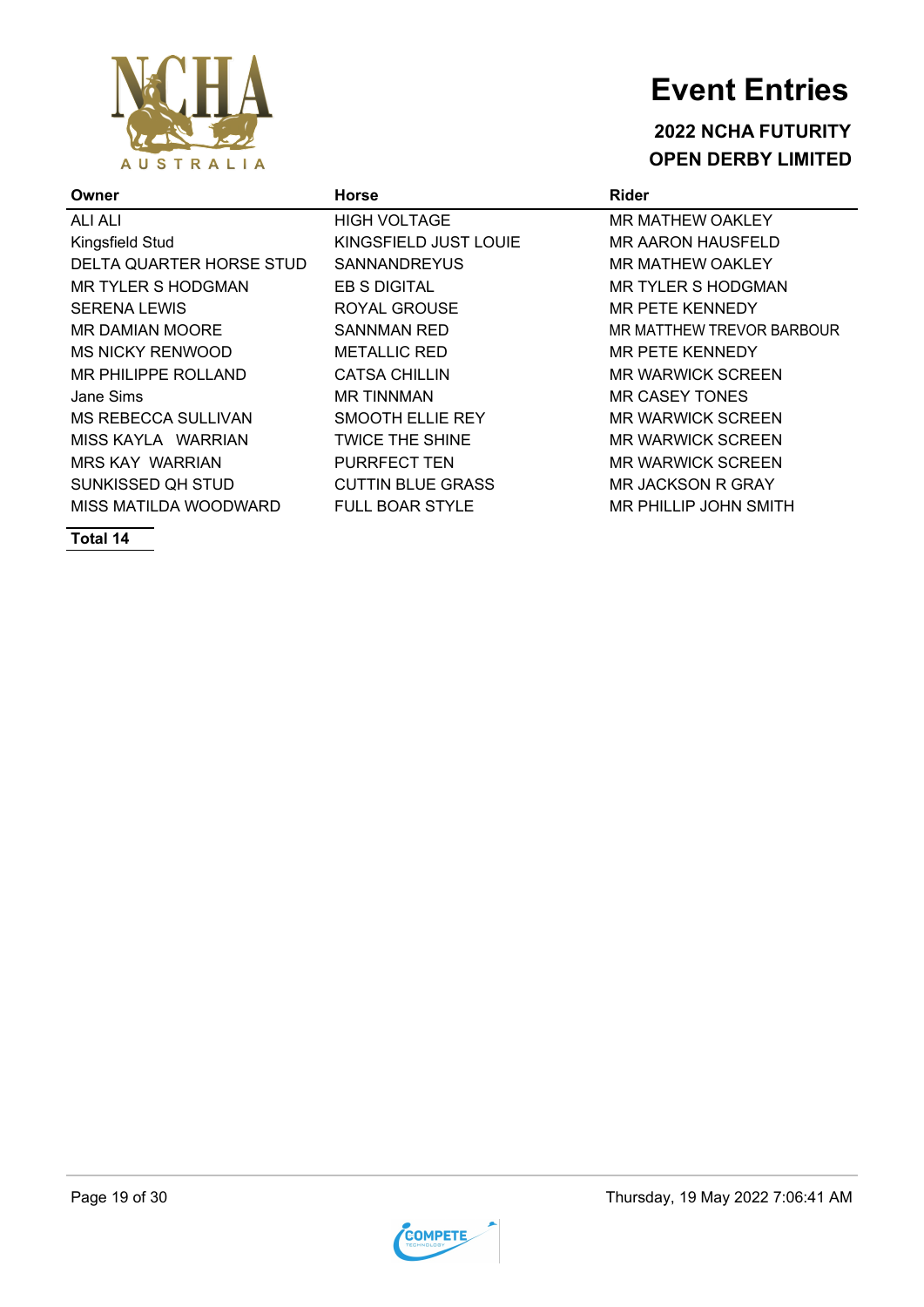

**2022 NCHA FUTURITY Open Futurity**

| Owner                                 | <b>Horse</b>                  | <b>Rider</b>                   |
|---------------------------------------|-------------------------------|--------------------------------|
| <b>ROSIES PLAYGIRL</b>                | <b>ROSIES PLAYGIRL</b>        | MR COREY ALEXANDER HOLDEN      |
| <b>MS VICTORIA ACTON</b>              | SPLENDOUR IN THE GRASS        | <b>MR ISAAC WESTERHUIS</b>     |
| Mrs Sam Allen                         | <b>IMA SAINTLY CAT</b>        | MR MATTHEW TREVOR BARBOUR      |
| MR MATTHEW TREVOR BARBOUR             | <b>SWEET PHALARIS</b>         | MR MATTHEW TREVOR BARBOUR      |
| MR WAYNE BAUMANN                      | <b>CATTY LINK</b>             | <b>MR WAYNE BAUMANN</b>        |
| C.A. BELL & R.S. BELL                 | <b>SHEZA STARGUN</b>          | MR SCOTT CAMPBELL              |
| <b>MISS ROMY BENNETT</b>              | KOONAMARA JUSTA STARGUN       | MR SCOTT CAMPBELL              |
| <b>MR MARCUS BERLYN</b>               | <b>SKEETOLENA</b>             | MR COREY ALEXANDER HOLDEN      |
| <b>Coolarest Farm</b>                 | <b>REYMINISCENCE (ET)</b>     | <b>MR PHIL DAWSON</b>          |
| R & R LIVESTOCK                       | <b>METALLIC SPIDER</b>        | <b>MR TODD GRAHAM</b>          |
| MR WAYNE DOUGLAS BROWN                | <del>SANBELLA</del>           | <b>MR LINCOLN VERAART</b>      |
| <b>BILLIE BUCKERIDGE</b>              | <b>EDDIE FINNIGAN</b>         | MR TRENT JONATHAN SMITH        |
| <b>HAT CREEK PTY LTD</b>              | <b>MISS MUNGANA</b>           | MR STEVE BYRNE                 |
| <b>MATT CABAN FARRIER SERVICES</b>    | <b>PLAYFUL</b>                | <b>MR TODD GRAHAM</b>          |
| <b>Moondyne Cutting Horses</b>        | <b>WHO SHINES</b>             | <b>MR SCOTT CAMPBELL</b>       |
| MADELEINE M. CANNON                   | <b>BUTTERFLY EFFECT</b>       | MR JACKSON R GRAY              |
| MR DANNY CAREY                        | <b>MISS METAL</b>             | MR COREY ALEXANDER HOLDEN      |
| <b>MRS NATASHA CARLON</b>             | <b>BEAUTIFUL CRAZY</b>        | <b>MRS NATASHA CARLON</b>      |
| <b>Clearview Quarter Horses</b>       | ONE TIME BLUES (ET)           | MR COREY ALEXANDER HOLDEN      |
| MISS HOLLY CLAYDEN                    | PRETTY N STYLISH              | <b>MR ISAAC WESTERHUIS</b>     |
| BV & B Comiskey                       | SPRINGSTEEN                   | <b>MR PHIL DAWSON</b>          |
| MR JOHN DAMIANO                       | AMAROO CHARDONNAY             | MR JAMIE SECCOMBE              |
| MISS AILEE DONALDSON                  | <b>COVERED IN CHROME</b>      | <b>MR JASON LEITCH</b>         |
| DP NM DOOLAN                          | <b>BEACH CRICKET</b>          | <b>MR PHIL DAWSON</b>          |
| <b>CUTTING EDGE QUARTER HORSES</b>    | SWEET LIL CAT                 | <b>MR PHIL DAWSON</b>          |
| MR JOHN DRYNAN                        | PINKALLOU                     | <b>MR FRANK GREEN</b>          |
| MR ROBERT DUDDY                       | <b>STEVIE'S CHOICE</b>        | MR MATHEW OAKLEY               |
| <del>ERIN PARK STUD</del>             | <b>ERIN CATS TALE</b>         | <b>MR PHILLIP JOHN SMITH</b>   |
| <b>ERIN PARK STUD</b>                 | <b>ERIN METALLIC MAC</b>      | MR PHILLIP JOHN SMITH          |
| <b>BnC Performance Horses Pty Ltd</b> | SPOONFULA BUBBLEGUM           | <b>MR BENJAMIN LOADES</b>      |
| MISS EMILY JANE GORKOW                | ONE MOORE HARLANA             | <b>MR GRANT SIMON</b>          |
| <b>MR ABE GRAHAM</b>                  | AMAROO STARS GO BLU           | <b>MR ABE GRAHAM</b>           |
| MR TODD GRAHAM                        | <b>METALLIC BOOTS</b>         | <b>MR TODD GRAHAM</b>          |
| <b>MR ABE GRAHAM</b>                  | DUAL PEP REY VON              | MR ABE GRAHAM                  |
| SPRING CREEK CATTLE COMPANY P/L       | <b>MAXIMUS METALIUS</b>       | <b>MR HUGH MILES</b>           |
| MISS CASEY HARDY                      | <b>BOONS SHOWTIME</b>         | <b>MR GRANT SIMON</b>          |
| MRS MARGARET HART                     | A CHICK WITH A BADGE          | MR TRENT JONATHAN SMITH        |
| <b>MR MICHAEL HAWKE</b>               | <b>TAPT DANCIN DIAMOND</b>    | MR GRANT QUIGLEY               |
| TOMBSTONE QUARTER HORSES              | <b>BAD TO THE BONE</b>        | <b>MR STEVE SMITH</b>          |
| <del>Mr PATRICK HOPGOOD</del>         | <b>DRIVING MISS SMARTY</b>    | <del>Mr PATRICK HOPGOOD-</del> |
| KALILETT QUARTER HORSE                | <b>MEMPHIS MINNIE</b>         | MR JAMIE SECCOMBE              |
| <b>JADE JOHNSON</b>                   | <b>CUTTABAR STYLISH KITTY</b> | MR DEAN HOLDEN                 |
| Mary Valley Prime                     | <b>LADY CHISUM DRIVE</b>      | MR STEVE SMITH                 |



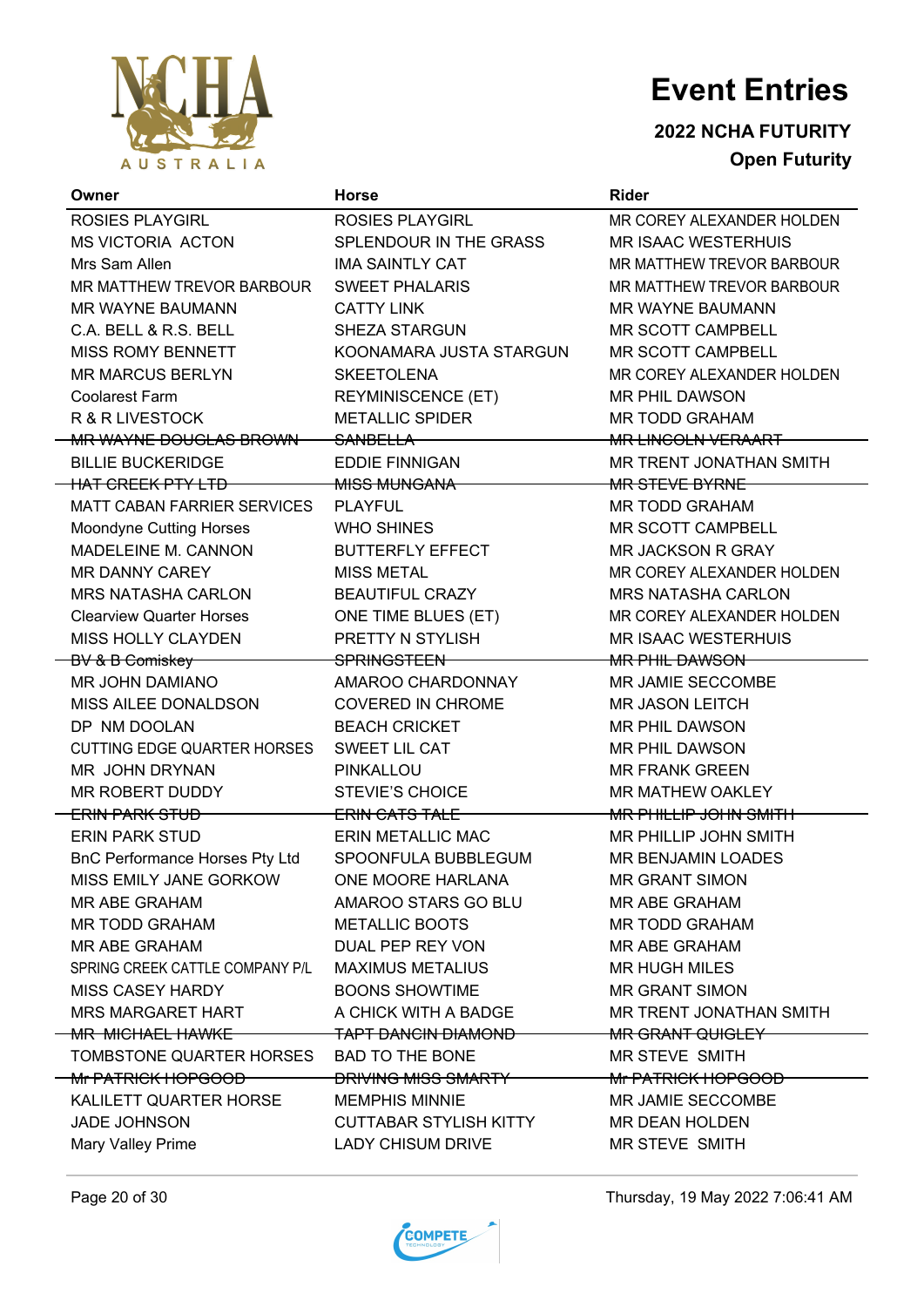| ROBERT H JONES INVESTMENTS PTY LTD<br><b>HICAREY</b><br>MR COREY ALEXANDER HOLDEN<br><del>MRS Annie Kenniff MRS</del><br>THE BOON THYME<br><b>MR MATHEW OAKLEY</b><br>MS ABBY KETTNER<br>ELLASLIECHISUMSBOONSHINE<br>MR COREY ALEXANDER HOLDEN<br><b>-Miss TRACY LAMB</b><br>MR TRENT JONATHAN SMITH<br><del>SORTA SLICK</del><br>MR STUART BOYD LAURIE<br>CUTTABAR DESIGNED N METAL<br>MR STUART BOYD LAURIE<br>Mrs Mikhala Lennox<br><b>SANNDUNE</b><br><b>MR PHIL DAWSON</b><br>Rodney Linke<br>TUFF LIL PRINCESS<br>MR JAMIE SECCOMBE<br>METALLIC STYLE<br><del>top gun horse training</del><br>MR REGAN LYONS<br><b>MR JIM LYONS</b><br><b>METICULOUS</b><br>MR PHIL DAWSON<br>MRS DENISE MACCALLUM<br><b>MC BLUTANIUM</b><br><b>MR JASON LEITCH</b><br><b>BUDMAC PTY LTD</b><br>YULGILBAR LADY SPINS<br>MR ROBERT MACKAY<br>MR PRESTON MAROSKE<br>BOON TOO SUZY (ET)<br><del>MR STEVE SMITH</del><br><b>IZZY SMOOTH REVIEW</b><br>J & E Mayne<br>MR STEVE SMITH<br>MR MICHAEL MCKEOWN<br>SHORTY OAKIE CAT<br>MR MICHAEL MCKEOWN<br><b>MS JENNY MCVILLY</b><br>SAN J LIL ITTY BITTY<br>MR ROB HODGMAN<br>MS JENNY MCVILLY<br>STYLISH J DUAL<br>MR ROB HODGMAN<br><b>MS JENNY MCVILLY</b><br>SAN J LIL ITTY (ET)<br><b>MR ROB HODGMAN</b><br><b>STEVIE NIX</b><br><b>MR HUGH MILES</b><br><b>MR HUGH MILES</b><br><b>-MRS LOIS MITCHELL</b><br>CLASSICAL DUAL<br>MRS LOIS MITCHELL<br><b>MR CRAIG MITCHELL</b><br>ROSALIES FINAL WISH<br>MR COREY ALEXANDER HOLDEN<br><b>-MRS LOIS MITCHELL</b><br><b>CLASSICAL METALLIC</b><br>MRS LOIS MITCHELL<br><b>MRS LOIS MITCHELL</b><br><b>EXPENSIVE METAL</b><br><b>MRS LOIS MITCHELL</b> |
|-----------------------------------------------------------------------------------------------------------------------------------------------------------------------------------------------------------------------------------------------------------------------------------------------------------------------------------------------------------------------------------------------------------------------------------------------------------------------------------------------------------------------------------------------------------------------------------------------------------------------------------------------------------------------------------------------------------------------------------------------------------------------------------------------------------------------------------------------------------------------------------------------------------------------------------------------------------------------------------------------------------------------------------------------------------------------------------------------------------------------------------------------------------------------------------------------------------------------------------------------------------------------------------------------------------------------------------------------------------------------------------------------------------------------------------------------------------------------------------------------------------------------------------------------------------------------------------------------------------------------------------------|
|                                                                                                                                                                                                                                                                                                                                                                                                                                                                                                                                                                                                                                                                                                                                                                                                                                                                                                                                                                                                                                                                                                                                                                                                                                                                                                                                                                                                                                                                                                                                                                                                                                         |
|                                                                                                                                                                                                                                                                                                                                                                                                                                                                                                                                                                                                                                                                                                                                                                                                                                                                                                                                                                                                                                                                                                                                                                                                                                                                                                                                                                                                                                                                                                                                                                                                                                         |
|                                                                                                                                                                                                                                                                                                                                                                                                                                                                                                                                                                                                                                                                                                                                                                                                                                                                                                                                                                                                                                                                                                                                                                                                                                                                                                                                                                                                                                                                                                                                                                                                                                         |
|                                                                                                                                                                                                                                                                                                                                                                                                                                                                                                                                                                                                                                                                                                                                                                                                                                                                                                                                                                                                                                                                                                                                                                                                                                                                                                                                                                                                                                                                                                                                                                                                                                         |
|                                                                                                                                                                                                                                                                                                                                                                                                                                                                                                                                                                                                                                                                                                                                                                                                                                                                                                                                                                                                                                                                                                                                                                                                                                                                                                                                                                                                                                                                                                                                                                                                                                         |
|                                                                                                                                                                                                                                                                                                                                                                                                                                                                                                                                                                                                                                                                                                                                                                                                                                                                                                                                                                                                                                                                                                                                                                                                                                                                                                                                                                                                                                                                                                                                                                                                                                         |
|                                                                                                                                                                                                                                                                                                                                                                                                                                                                                                                                                                                                                                                                                                                                                                                                                                                                                                                                                                                                                                                                                                                                                                                                                                                                                                                                                                                                                                                                                                                                                                                                                                         |
|                                                                                                                                                                                                                                                                                                                                                                                                                                                                                                                                                                                                                                                                                                                                                                                                                                                                                                                                                                                                                                                                                                                                                                                                                                                                                                                                                                                                                                                                                                                                                                                                                                         |
|                                                                                                                                                                                                                                                                                                                                                                                                                                                                                                                                                                                                                                                                                                                                                                                                                                                                                                                                                                                                                                                                                                                                                                                                                                                                                                                                                                                                                                                                                                                                                                                                                                         |
|                                                                                                                                                                                                                                                                                                                                                                                                                                                                                                                                                                                                                                                                                                                                                                                                                                                                                                                                                                                                                                                                                                                                                                                                                                                                                                                                                                                                                                                                                                                                                                                                                                         |
|                                                                                                                                                                                                                                                                                                                                                                                                                                                                                                                                                                                                                                                                                                                                                                                                                                                                                                                                                                                                                                                                                                                                                                                                                                                                                                                                                                                                                                                                                                                                                                                                                                         |
|                                                                                                                                                                                                                                                                                                                                                                                                                                                                                                                                                                                                                                                                                                                                                                                                                                                                                                                                                                                                                                                                                                                                                                                                                                                                                                                                                                                                                                                                                                                                                                                                                                         |
|                                                                                                                                                                                                                                                                                                                                                                                                                                                                                                                                                                                                                                                                                                                                                                                                                                                                                                                                                                                                                                                                                                                                                                                                                                                                                                                                                                                                                                                                                                                                                                                                                                         |
|                                                                                                                                                                                                                                                                                                                                                                                                                                                                                                                                                                                                                                                                                                                                                                                                                                                                                                                                                                                                                                                                                                                                                                                                                                                                                                                                                                                                                                                                                                                                                                                                                                         |
|                                                                                                                                                                                                                                                                                                                                                                                                                                                                                                                                                                                                                                                                                                                                                                                                                                                                                                                                                                                                                                                                                                                                                                                                                                                                                                                                                                                                                                                                                                                                                                                                                                         |
|                                                                                                                                                                                                                                                                                                                                                                                                                                                                                                                                                                                                                                                                                                                                                                                                                                                                                                                                                                                                                                                                                                                                                                                                                                                                                                                                                                                                                                                                                                                                                                                                                                         |
|                                                                                                                                                                                                                                                                                                                                                                                                                                                                                                                                                                                                                                                                                                                                                                                                                                                                                                                                                                                                                                                                                                                                                                                                                                                                                                                                                                                                                                                                                                                                                                                                                                         |
|                                                                                                                                                                                                                                                                                                                                                                                                                                                                                                                                                                                                                                                                                                                                                                                                                                                                                                                                                                                                                                                                                                                                                                                                                                                                                                                                                                                                                                                                                                                                                                                                                                         |
|                                                                                                                                                                                                                                                                                                                                                                                                                                                                                                                                                                                                                                                                                                                                                                                                                                                                                                                                                                                                                                                                                                                                                                                                                                                                                                                                                                                                                                                                                                                                                                                                                                         |
|                                                                                                                                                                                                                                                                                                                                                                                                                                                                                                                                                                                                                                                                                                                                                                                                                                                                                                                                                                                                                                                                                                                                                                                                                                                                                                                                                                                                                                                                                                                                                                                                                                         |
|                                                                                                                                                                                                                                                                                                                                                                                                                                                                                                                                                                                                                                                                                                                                                                                                                                                                                                                                                                                                                                                                                                                                                                                                                                                                                                                                                                                                                                                                                                                                                                                                                                         |
|                                                                                                                                                                                                                                                                                                                                                                                                                                                                                                                                                                                                                                                                                                                                                                                                                                                                                                                                                                                                                                                                                                                                                                                                                                                                                                                                                                                                                                                                                                                                                                                                                                         |
| MR BILL MOLINARO<br>DRIVE LIKE HELL<br>MR MARK BUTTSWORTH                                                                                                                                                                                                                                                                                                                                                                                                                                                                                                                                                                                                                                                                                                                                                                                                                                                                                                                                                                                                                                                                                                                                                                                                                                                                                                                                                                                                                                                                                                                                                                               |
| REYNING POPPYCAT<br>MR BILL MOLINARO<br><b>MR HUGH MILES</b>                                                                                                                                                                                                                                                                                                                                                                                                                                                                                                                                                                                                                                                                                                                                                                                                                                                                                                                                                                                                                                                                                                                                                                                                                                                                                                                                                                                                                                                                                                                                                                            |
| MR DAMIAN MOORE<br><b>REYV ON REYLENE</b><br>MR MATTHEW TREVOR BARBOUR                                                                                                                                                                                                                                                                                                                                                                                                                                                                                                                                                                                                                                                                                                                                                                                                                                                                                                                                                                                                                                                                                                                                                                                                                                                                                                                                                                                                                                                                                                                                                                  |
| MRS TANIA MOORHEAD<br>CIRCLEBAR METALIC MYSTERY<br>MR JAMES MOORHEAD                                                                                                                                                                                                                                                                                                                                                                                                                                                                                                                                                                                                                                                                                                                                                                                                                                                                                                                                                                                                                                                                                                                                                                                                                                                                                                                                                                                                                                                                                                                                                                    |
| TRI STAR QUARTER HORSE STUD<br><b>FLAMING CAT</b><br>AARON PAUL WHEATLEY                                                                                                                                                                                                                                                                                                                                                                                                                                                                                                                                                                                                                                                                                                                                                                                                                                                                                                                                                                                                                                                                                                                                                                                                                                                                                                                                                                                                                                                                                                                                                                |
| TRI STAR QUARTER HORSE STUD<br><b>CUTTABARSTEVIEDESTINCTION</b><br>AARON PAUL WHEATLEY                                                                                                                                                                                                                                                                                                                                                                                                                                                                                                                                                                                                                                                                                                                                                                                                                                                                                                                                                                                                                                                                                                                                                                                                                                                                                                                                                                                                                                                                                                                                                  |
| TRI STAR QUARTER HORSE STUD<br><b>REYS YA KITTY</b><br><b>MR LINCOLN VERAART</b>                                                                                                                                                                                                                                                                                                                                                                                                                                                                                                                                                                                                                                                                                                                                                                                                                                                                                                                                                                                                                                                                                                                                                                                                                                                                                                                                                                                                                                                                                                                                                        |
| LR PL MURPHY<br><b>LITTLE TOWN FLIRT</b><br><b>MR STEVE SMITH</b>                                                                                                                                                                                                                                                                                                                                                                                                                                                                                                                                                                                                                                                                                                                                                                                                                                                                                                                                                                                                                                                                                                                                                                                                                                                                                                                                                                                                                                                                                                                                                                       |
| MR SCOTT CAMPBELL<br><b>CLAVAR PTY LTD</b><br>THE RIDDLER                                                                                                                                                                                                                                                                                                                                                                                                                                                                                                                                                                                                                                                                                                                                                                                                                                                                                                                                                                                                                                                                                                                                                                                                                                                                                                                                                                                                                                                                                                                                                                               |
| MISS LORENA WOOD<br><b>MR GRANT QUIGLEY</b><br>QSTUD                                                                                                                                                                                                                                                                                                                                                                                                                                                                                                                                                                                                                                                                                                                                                                                                                                                                                                                                                                                                                                                                                                                                                                                                                                                                                                                                                                                                                                                                                                                                                                                    |
| QSTUD<br>SWEET CHERRY PIE<br><b>MR GRANT QUIGLEY</b>                                                                                                                                                                                                                                                                                                                                                                                                                                                                                                                                                                                                                                                                                                                                                                                                                                                                                                                                                                                                                                                                                                                                                                                                                                                                                                                                                                                                                                                                                                                                                                                    |
| <b>WAYNE POWELL</b><br><b>NOWISEEU</b><br><b>MR ROB HODGMAN</b>                                                                                                                                                                                                                                                                                                                                                                                                                                                                                                                                                                                                                                                                                                                                                                                                                                                                                                                                                                                                                                                                                                                                                                                                                                                                                                                                                                                                                                                                                                                                                                         |
| MR RAYMOND ERIC RANDLE<br><b>BC ALL STEEL</b><br><b>MR GRANT QUIGLEY</b>                                                                                                                                                                                                                                                                                                                                                                                                                                                                                                                                                                                                                                                                                                                                                                                                                                                                                                                                                                                                                                                                                                                                                                                                                                                                                                                                                                                                                                                                                                                                                                |
| <b>MR TYLER S HODGMAN</b><br>MR SERGE ROLLAND<br>PINK CHAMPAGNE                                                                                                                                                                                                                                                                                                                                                                                                                                                                                                                                                                                                                                                                                                                                                                                                                                                                                                                                                                                                                                                                                                                                                                                                                                                                                                                                                                                                                                                                                                                                                                         |
| MR JAMIE SECCOMBE<br><b>CRAIG DOUGLAS ROSS</b><br><b>METALLIC BADGE</b>                                                                                                                                                                                                                                                                                                                                                                                                                                                                                                                                                                                                                                                                                                                                                                                                                                                                                                                                                                                                                                                                                                                                                                                                                                                                                                                                                                                                                                                                                                                                                                 |
| <b>MR BEN ROSSITER</b><br><del>MR BEN ROSSITER –</del><br><del>SPINALENA CATTY —</del>                                                                                                                                                                                                                                                                                                                                                                                                                                                                                                                                                                                                                                                                                                                                                                                                                                                                                                                                                                                                                                                                                                                                                                                                                                                                                                                                                                                                                                                                                                                                                  |
| <b>MR MARK RUFF</b><br><b>SUGAR RAE PETA</b><br><b>MRS LINDSEY WHEATLEY</b>                                                                                                                                                                                                                                                                                                                                                                                                                                                                                                                                                                                                                                                                                                                                                                                                                                                                                                                                                                                                                                                                                                                                                                                                                                                                                                                                                                                                                                                                                                                                                             |
| <b>MR MARK RUFF</b><br><b>LADY PHAIRY TALE</b><br>MRS LINDSEY WHEATLEY                                                                                                                                                                                                                                                                                                                                                                                                                                                                                                                                                                                                                                                                                                                                                                                                                                                                                                                                                                                                                                                                                                                                                                                                                                                                                                                                                                                                                                                                                                                                                                  |
| <b>MR PETER RYAN</b><br>KIT KAT BLUE<br><b>MR PETER RYAN</b>                                                                                                                                                                                                                                                                                                                                                                                                                                                                                                                                                                                                                                                                                                                                                                                                                                                                                                                                                                                                                                                                                                                                                                                                                                                                                                                                                                                                                                                                                                                                                                            |
| <b>MR PETER RYAN</b><br>SIDE CHIC<br><b>MR PETER RYAN</b>                                                                                                                                                                                                                                                                                                                                                                                                                                                                                                                                                                                                                                                                                                                                                                                                                                                                                                                                                                                                                                                                                                                                                                                                                                                                                                                                                                                                                                                                                                                                                                               |
| RE AND JA SHEEDY<br><b>ZIGTALLIC</b><br>MR MATHEW OAKLEY                                                                                                                                                                                                                                                                                                                                                                                                                                                                                                                                                                                                                                                                                                                                                                                                                                                                                                                                                                                                                                                                                                                                                                                                                                                                                                                                                                                                                                                                                                                                                                                |
| KEMPSEY QUARTER HORSES<br>SMART METALLIC JANE<br>MR ABE GRAHAM                                                                                                                                                                                                                                                                                                                                                                                                                                                                                                                                                                                                                                                                                                                                                                                                                                                                                                                                                                                                                                                                                                                                                                                                                                                                                                                                                                                                                                                                                                                                                                          |
| ONE TOO MANY<br><b>SUE SMITH</b><br>NICHOLAS SMITH                                                                                                                                                                                                                                                                                                                                                                                                                                                                                                                                                                                                                                                                                                                                                                                                                                                                                                                                                                                                                                                                                                                                                                                                                                                                                                                                                                                                                                                                                                                                                                                      |
| <del>TERRY &amp; LIZ SMITH</del><br><b>METELES DREAM</b><br><b>MR TYLER S HODGMAN</b>                                                                                                                                                                                                                                                                                                                                                                                                                                                                                                                                                                                                                                                                                                                                                                                                                                                                                                                                                                                                                                                                                                                                                                                                                                                                                                                                                                                                                                                                                                                                                   |
| SWEET CANDY MAN<br>SUE SMITH<br>NICK SMITH (DAY)                                                                                                                                                                                                                                                                                                                                                                                                                                                                                                                                                                                                                                                                                                                                                                                                                                                                                                                                                                                                                                                                                                                                                                                                                                                                                                                                                                                                                                                                                                                                                                                        |
| <b>SUE SMITH</b><br>IM A ROYAL ON THE PROWL<br>MR TRENT JONATHAN SMITH                                                                                                                                                                                                                                                                                                                                                                                                                                                                                                                                                                                                                                                                                                                                                                                                                                                                                                                                                                                                                                                                                                                                                                                                                                                                                                                                                                                                                                                                                                                                                                  |
| <b>BELJAY PERFORMANCE HORSES</b><br><b>MERADA IN PRADA</b><br><b>MR PHIL DAWSON</b>                                                                                                                                                                                                                                                                                                                                                                                                                                                                                                                                                                                                                                                                                                                                                                                                                                                                                                                                                                                                                                                                                                                                                                                                                                                                                                                                                                                                                                                                                                                                                     |



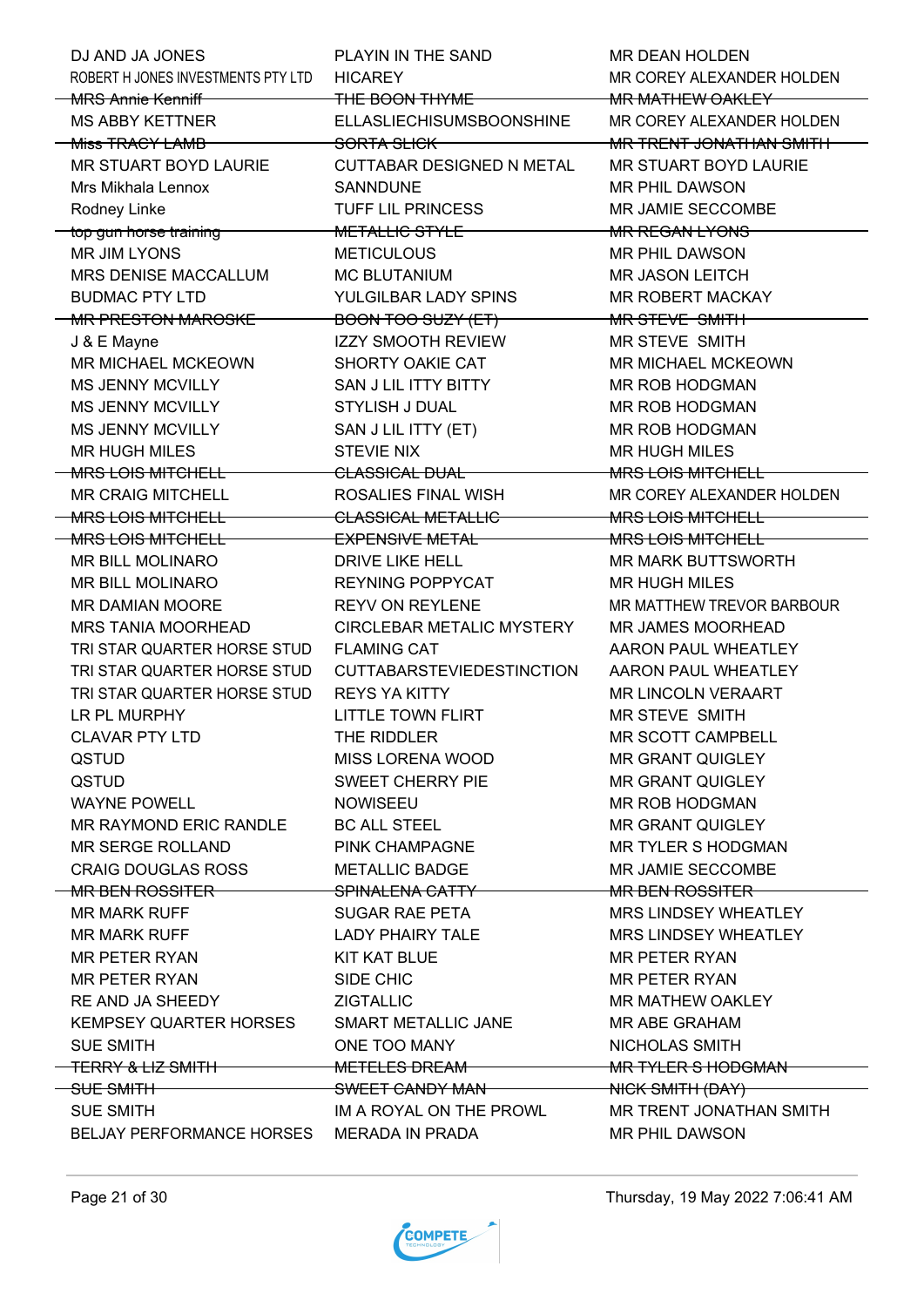| <b>BELJAY PERFORMANCE HORSES</b> | <del>BELJAY CHILLITALLIC</del> | <b>MR LINCOLN VERAART</b> |
|----------------------------------|--------------------------------|---------------------------|
|                                  |                                |                           |
| WILD GULLY QUARTER HORSES        | <b>CAATINGA</b>                | MR TRENT JONATHAN SMITH   |
| MR PETER TODD SNR                | WILUNAS LAST SHOT              | MR WAYNE BAUMANN          |
| MR CASEY TONES                   | <b>GUINEVERE</b>               | MR CASEY TONES            |
| MR CAMERON TURNER                | <b>REY VON STEVIE</b>          | MR TODD GRAHAM            |
| <b>MS OLIVIA TURNER</b>          | HARD N UP                      | MR DEAN ROGAN             |
| DARCY J. TWOHILL                 | ACACIA GOLD                    | MR JAMIE SECCOMBE         |
| <b>MRS SHIRALEE UNGER</b>        | <b>MADAM A MOORE</b>           | <b>MR JAMIE SECCOMBE</b>  |
| MR MARCEL & NICOLE VERAART       | <b>REYSPLENDENT</b>            | <b>MR LINCOLN VERAART</b> |
| <b>MRS OLIVIA VICKERY</b>        | <b>SWEET CHILLI FLO</b>        | <b>MR JIM VICKERY</b>     |
| <b>VANZED PTY LTD</b>            | <b>BOON SUGAR</b>              | <b>MR JIM VICKERY</b>     |
| <b>MRS RENEE WARE</b>            | <b>DURABELLE</b>               | <b>MR WARWICK SCREEN</b>  |
| <b>MRS KAY WARRIAN</b>           | <b>SERENS REMEDY</b>           | <b>MR WARWICK SCREEN</b>  |
| SUNKISSED QH STUD                | SHADES OF METALLIC             | MR JASON LEITCH           |
| SUNKISSED QH STUD                | BIT OF A SMOOTHIE              | MR JACKSON R GRAY         |

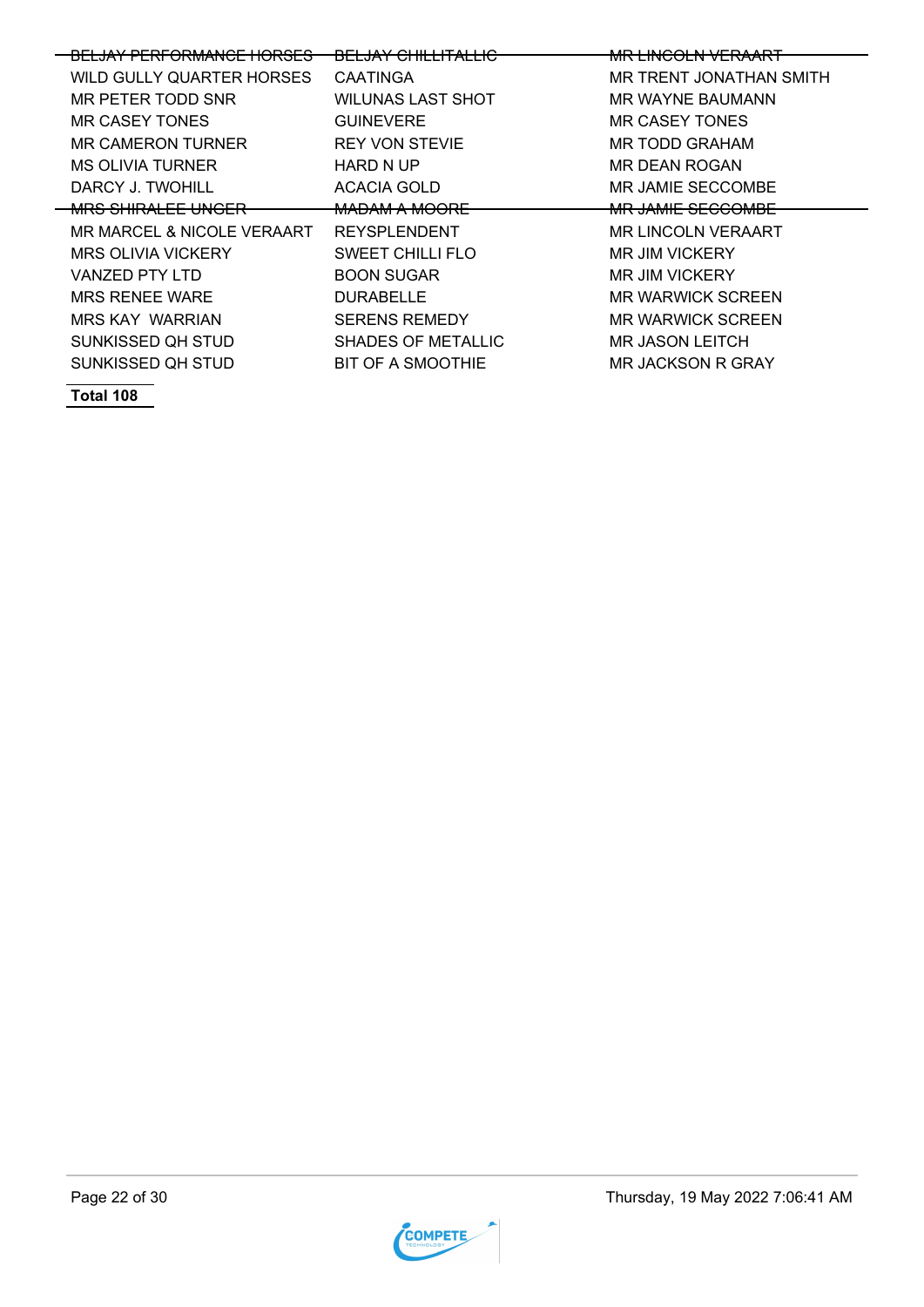

### **2022 NCHA FUTURITY**

### **Open Futurity (G)**

| Owner                  | Horse                                                             | Rider                                                       |
|------------------------|-------------------------------------------------------------------|-------------------------------------------------------------|
| <del>KAREN CRAFT</del> | TUDEF DD TIMER UD ILICTIN<br>TIKEE FR TIME <del>S OF JUSTIN</del> | MD ANTHONY IAN CTOCKDALE<br><u>MIKANTHUNT IAN STUCKDALE</u> |
|                        | ומר הדוורונות והמיוור וווו                                        | $MD$ DODEDT MAQIZAV                                         |
| <del>UUWACTITIU</del>  | <del>יטב סוונוסום האמםונס בוס</del>                               | <b>TWIN NUDERT IWAUNAT</b>                                  |

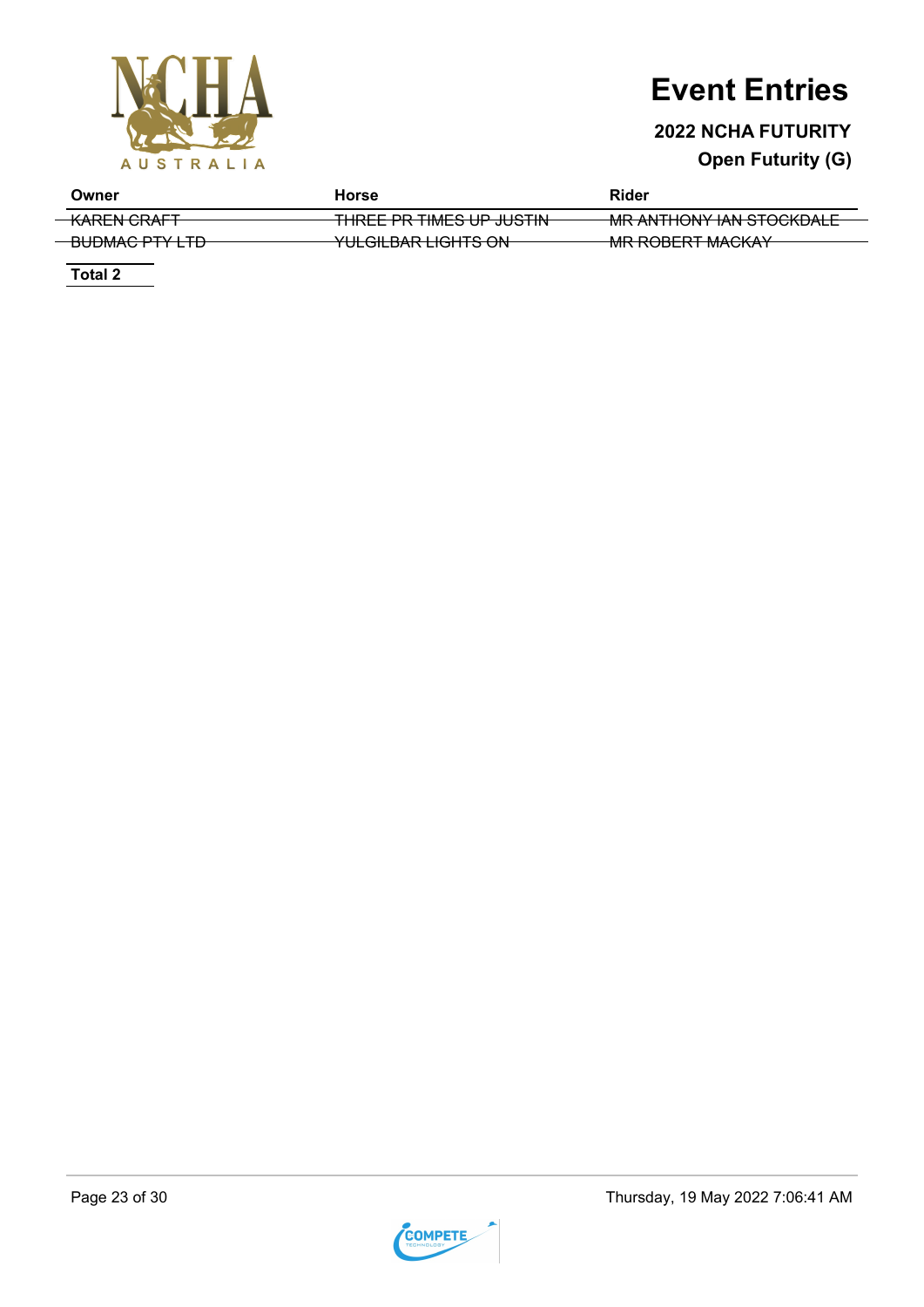

### **2022 NCHA FUTURITY Open Futurity (GI)**

| Owner                      | <b>Horse</b>                    | <b>Rider</b>                   |
|----------------------------|---------------------------------|--------------------------------|
| MR DAVID BILLINGHURST      | ERIN BOOM BOOM                  | <b>MISS KRISTA MOORE</b>       |
| MISS REBECCA BRODIE        | PETAS SUGAR MAN                 | PAUL BEATH                     |
| KAHLUA HOLDINGS            | <b>MACHISMO</b>                 | <b>MR WARWICK SCREEN</b>       |
| MND RURAL PTY LTD          | STEVIE ON TAP                   | <b>MR CASEY TONES</b>          |
| DM HEASLIP & LC SCHILLER   | MY LUCKY REY                    | <b>MR TRENT JONATHAN SMITH</b> |
| DM HEASLIP & LC SCHILLER   | <b>STYLISH LIL TIGER</b>        | MR TRENT JONATHAN SMITH        |
| MR COREY ALEXANDER HOLDEN  | <b>MAXI BRAKES</b>              | <b>MRS TRUDY HOLDEN</b>        |
| MRS ANNE-MAREE HURST       | <b>METAL IMAGE</b>              | MR MATTHEW TREVOR BARBOUR      |
| PW & SJ KENNEDY            | WHO SHOT THE CAT                | <b>MR PETE KENNEDY</b>         |
| MISS SIMONE LAIDELY        | <b>SWIPE RIGHT</b>              | <b>MR MATHEW OAKLEY</b>        |
| MARY ANNE LOWERY           | PEPTOS SPECIAL FX               | <b>MR MATHEW OAKLEY</b>        |
| <b>MS BERNADETTE LUCAS</b> | ONE STYLISH DESIRE              | MR PHIL DAWSON                 |
| <b>MRS NADEAN MCKENNA</b>  | <b>POLARIS SPIN</b>             | <b>MR TYLER S HODGMAN</b>      |
| <b>MR ANGUS MCKINNON</b>   | <b>REY VON FLAME</b>            | <b>MRS LINDSEY WHEATLEY</b>    |
| MR MATHEW OAKLEY           | <b>DIRTY DEEDS</b>              | MR MATHEW OAKLEY               |
| MR MATHEW OAKLEY           | <b>OPEN ROAD</b>                | MR MATHEW OAKLEY               |
| <b>MR BEN O'REILLY</b>     | TAP N GO                        | <b>MR BEN O'REILLY</b>         |
| <b>MR MARK RUFF</b>        | <b>BULLA NICKEL</b>             | <b>MR JASON LEITCH</b>         |
| <b>MR DAVID SPONG</b>      | COLONEL SPOONFUL                | <b>MR STEVE BYRNE</b>          |
| SAMANTHA STEPNELL          | ROYAL KING COLE                 | <b>MR DEAN HOLDEN</b>          |
| <b>MR CASEY STONER</b>     | <b>BOONS CATTALOU (PENDING)</b> | <b>MR STEVE BYRNE</b>          |
| MR MARCEL & NICOLE VERAART | <b>HITTHEBREYKS</b>             | <b>MR LINCOLN VERAART</b>      |
| VANZED PTY LTD             | <b>TASSA BOON</b>               | <b>MR JIM VICKERY</b>          |
| <b>MRS KAY WARRIAN</b>     | LOCK IT UP CAT                  | <b>MR WARWICK SCREEN</b>       |
| ROBERT WATCHORN            | <b>HAVVA BREAK POP</b>          | MR COREY ALEXANDER HOLDEN      |
| AARON PAUL WHEATLEY        | DARA GRASSHOPPER                | <b>MRS LINDSEY WHEATLEY</b>    |
| AARON PAUL WHEATLEY        | <b>THIS WRAE</b>                | AARON PAUL WHEATLEY            |
| SUNKISSED QH STUD          | <b>FIRST CLASS CHISUM</b>       | <b>MR LINCOLN VERAART</b>      |
| SUNKISSED QH STUD          | <b>ROC N RYE</b>                | <b>MR JACKSON R GRAY</b>       |
| SUNKISSED QH STUD          | <b>NINE TAILS SMART</b>         | <b>MR JACKSON R GRAY</b>       |
| <b>MR DOMINIC WILLIAMS</b> | <b>SEE A HAWK</b>               | <b>MR TYLER S HODGMAN</b>      |
| SUNKISSED QH STUD          | <b>SIX BELLS</b>                | <b>MR CASEY TONES</b>          |
| YULGILBAR QH STUD          | YULGILBAR LIMITED EDITION       | <b>MR ROBERT MACKAY</b>        |

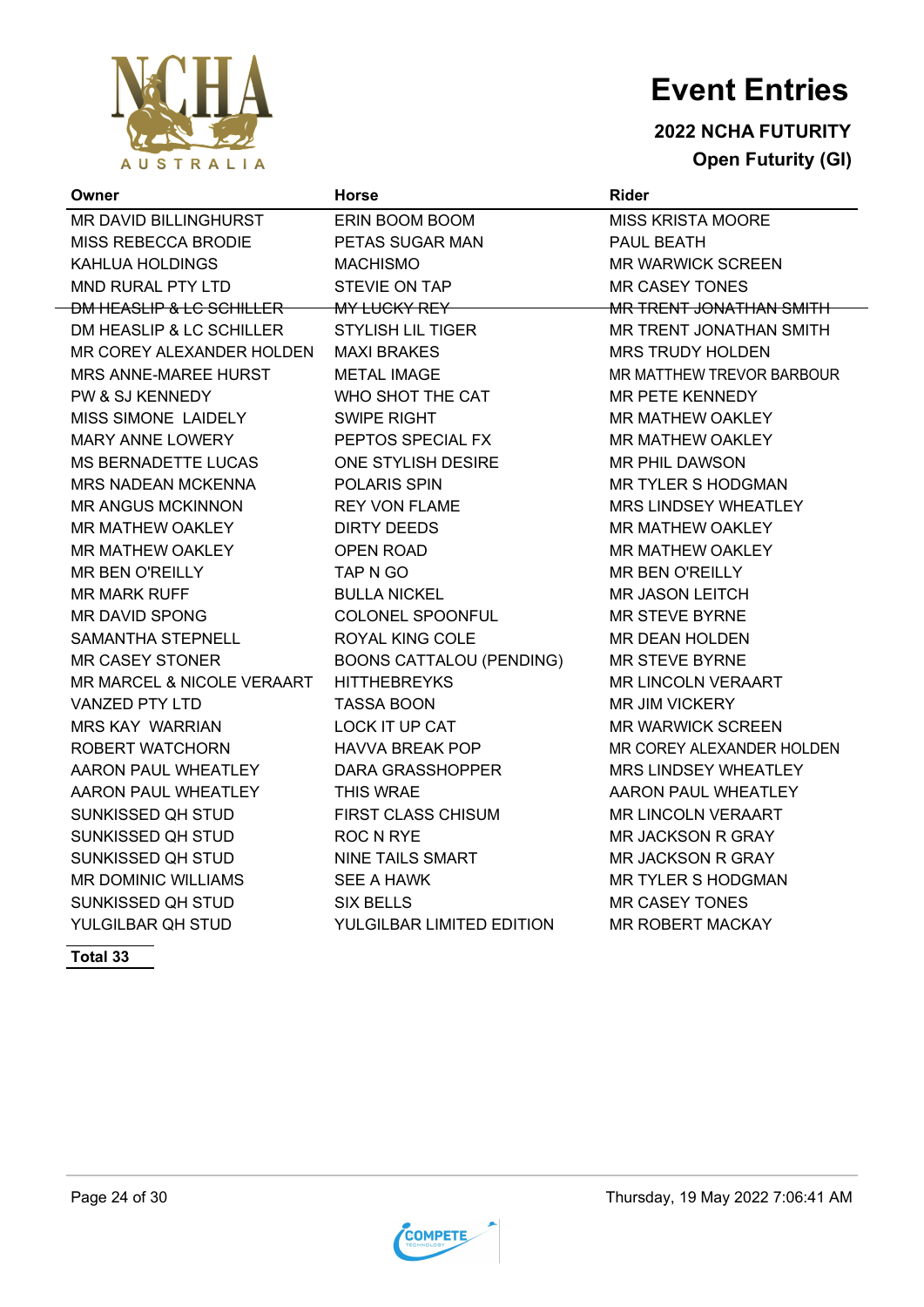

 $\overline{a}$ 

# **Event Entries**

### **2022 NCHA FUTURITY Open Gold Cup**

| Owner                            | <b>Horse</b>                | <b>Rider</b>                 |
|----------------------------------|-----------------------------|------------------------------|
| <b>LAZY K QUARTER HORSES</b>     | ONE STYLISH LEOETTA         | <b>MR HUGH MILES</b>         |
| <b>MR GAVIN BULMER</b>           | <b>HELL BLAZER</b>          | <b>MR MATHEW OAKLEY</b>      |
| Moondyne Cutting Horses          | HIS STARGUN IS HOT (IMP)    | <b>MR SCOTT CAMPBELL</b>     |
| <b>MISS HOLLY CLAYDEN</b>        | DOGS MONEY HONEY            | <b>MR TODD GRAHAM</b>        |
| MR THOMAS DUDDY                  | <b>TRIPLE SIX</b>           | <b>MR HUGH MILES</b>         |
| <b>MR PHILLIP GRAY</b>           | <b>MARILYN MONROC</b>       | <b>MR JACKSON R GRAY</b>     |
| <b>JADE JOHNSON</b>              | SHESA SKILLYCAT             | MR COREY ALEXANDER HOLDEN    |
| PJ JOHNSTON & DM JONES           | EB S DIG THIS CAT           | <b>MR LINCOLN VERAART</b>    |
| Wildwood Hill Holdings Pty Ltd   | HANGIN WITH ROYALTY         | MR PHIL DAWSON               |
| <b>MR BENJAMIN LOADES</b>        | KOONAMARA SPOONFULA BADGE   | <b>MR BENJAMIN LOADES</b>    |
| <b>MS JENNY MCVILLY</b>          | SMOOTH ITTY CAT             | <b>MR TYLER S HODGMAN</b>    |
| MR DAVID MERYGOLD                | <b>MAGICOOL</b>             | <b>MISS ASHLEIGH MEAGHER</b> |
| <b>MR DAVID MORN</b>             | <b>IMAGOODDUCK</b>          | <b>MR DAVID MORN</b>         |
| MR JACK MURPHY                   | <b>SMOOTH N SPIN</b>        | <b>MR WARWICK SCREEN</b>     |
| <b>MRS FLEUR PHILIP</b>          | <b>TRUCLASS SHOGUN</b>      | <b>MR TROY RANDELL</b>       |
| MANNERIM DOWNS PTY LTD           | <b>METALLIC DUCK</b>        | <b>MR DEAN HOLDEN</b>        |
| <b>MRS SUSANNAH RANDELL</b>      | <b>SPIN N METALLIC</b>      | <b>MR TROY RANDELL</b>       |
| <b>MR MARK RUFF</b>              | METALLICTOY (IMP)           | <b>MRS LINDSEY WHEATLEY</b>  |
| <b>KEMPSEY QUARTER HORSES</b>    | <b>I WONT BACK DOWN</b>     | <b>MR PHIL DAWSON</b>        |
| <b>BELJAY PERFORMANCE HORSES</b> | <b>SHINES LIKE METALLIC</b> | <b>MR PHIL DAWSON</b>        |
| SAMANTHA STEPNELL                | CRYSTAL PARK CATS A GLORY   | <b>MR DEAN HOLDEN</b>        |
| MS REBECCA SULLIVAN              | PEPITAS REYNBOW             | <b>MR ABE GRAHAM</b>         |
| MR MARCEL & NICOLE VERAART       | <b>KATS KRYPTONITE</b>      | <b>MR LINCOLN VERAART</b>    |
| <b>MR VICTOR VICKERS</b>         | PLAYIN SOPHISTICATED        | <b>MR VICTOR VICKERS</b>     |
| MR CHRISTOPHER WARE              | <b>STYLISH PLAYER</b>       | <b>MR DEAN HOLDEN</b>        |

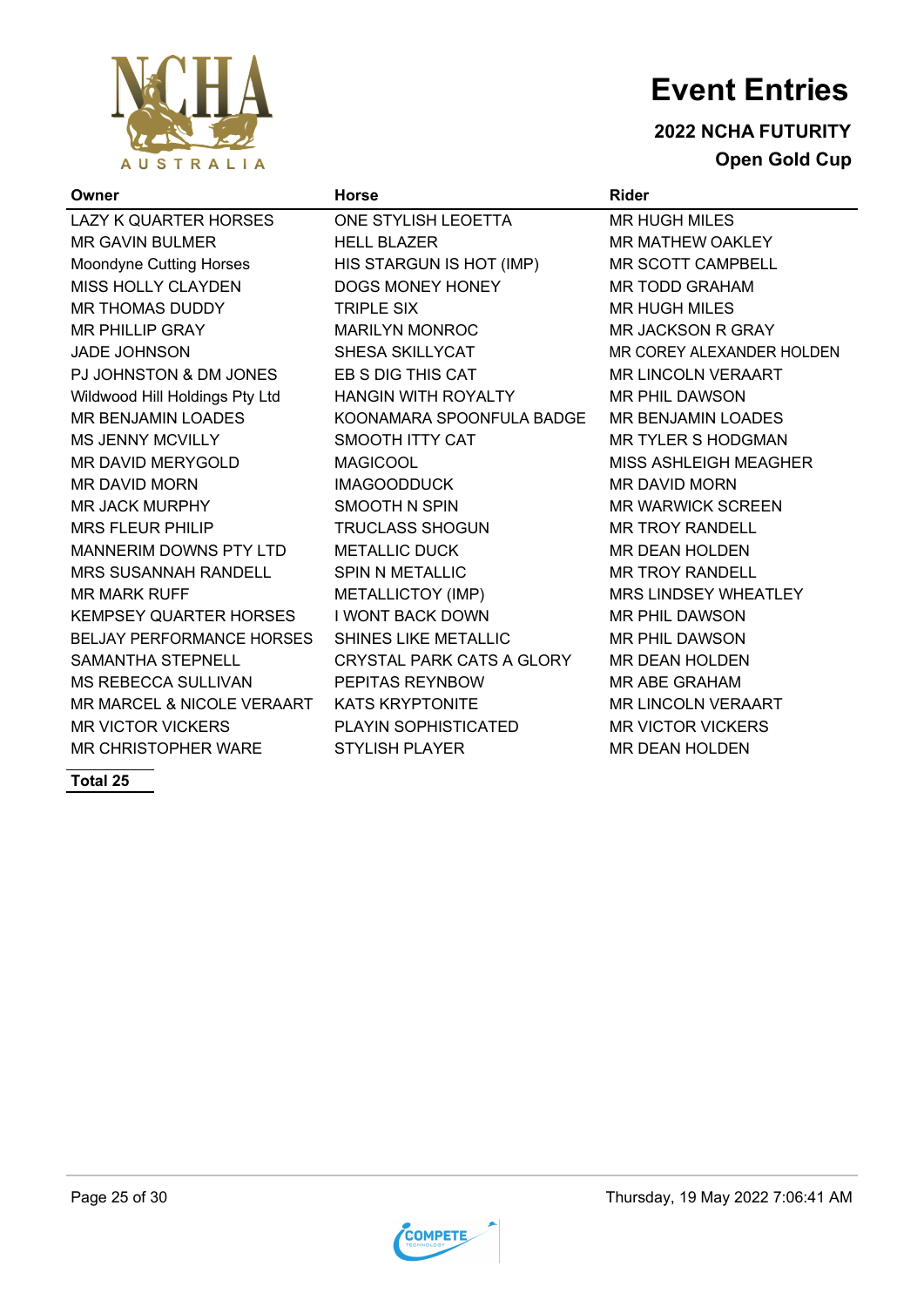

**2022 NCHA FUTURITY Open Limited**

#### **Owner Horse Rider**

Mrs Sam Allen **IMA SAINTLY CAT THE MR MATTHEW TREVOR BARBOUR** MR MATTHEW TREVOR BARBOUR SWEET PHALARIS MARIAM MR MATTHEW TREVOR BARBOUR MR DAVID BILLINGHURST ERIN BOOM BOOM NOORE MISS KRISTA MOORE R & R LIVESTOCK METALLIC SPIDER MR RUSS BRADLEY MISS REBECCA BRODIE PETAS SUGAR MAN PAUL BEATH KAHLUA HOLDINGS MACHISMO MR WARWICK SCREEN MADELEINE M. CANNON BUTTERFLY EFFECT MR JACKSON R GRAY MR ROBERT DUDDY STEVIE'S CHOICE FOR MATHEW OAKLEY MND RURAL PTY LTD STEVIE ON TAP GASEY TONES BnC Performance Horses Pty Ltd SPOONFULA BUBBLEGUM MR BENJAMIN LOADES MRS ANNE-MAREE HURST AND METAL IMAGE METAL MAGE MR MATTHEW TREVOR BARBOUR PW & SJ KENNEDY WHO SHOT THE CAT MR PETE KENNEDY MISS SIMONE LAIDELY SWIPE RIGHT MR MATHEW OAKLEY MRS NADEAN MCKENNA POLARIS SPIN MR TYLER S HODGMAN MR DAMIAN MOORE REYV ON REYLENE FOR MR MATTHEW TREVOR BARBOUR TRI STAR QUARTER HORSE STUD FLAMING CAT **MR JACK SCOTT JOHNSTON** MR MATHEW OAKLEY OPEN ROAD GOOD MR MATHEW OAKLEY MR MATHEW OAKLEY **DIRTY DEEDS** MR MATHEW OAKLEY MR SERGE ROLLAND PINK CHAMPAGNE MR TYLER S HODGMAN RE AND JA SHEEDY **EXAMPLE AND A SHEEDY AND A SHEEDY** ZIGTALLIC **MR MATHEW OAKLEY** SUE SMITH GIVE TOO MANY A GIVE AND LAS SMITH MR CASEY TONES GUINEVERE GUINEVERE MR CASEY TONES MRS OLIVIA VICKERY **SWEET CHILLI FLO** MR JIM VICKERY VANZED PTY LTD BOON SUGAR MR JIM VICKERY VANZED PTY LTD TASSA BOON MR JIM VICKERY MRS RENEE WARE DURABELLE MR WARWICK SCREEN MRS KAY WARRIAN SERENS REMEDY MR WARWICK SCREEN MRS KAY WARRIAN LOCK IT UP CAT MR WARWICK SCREEN MR DOMINIC WILLIAMS SEE A HAWK MR TYLER S HODGMAN SUNKISSED QH STUD SIX BELLS MR CASEY TONES SUNKISSED QH STUD BIT OF A SMOOTHIE GERAY MR JACKSON R GRAY SUNKISSED QH STUD NINE TAILS SMART NING TAILS AND MR JACKSON R GRAY SUNKISSED QH STUD ROC N RYE MR JACKSON R GRAY



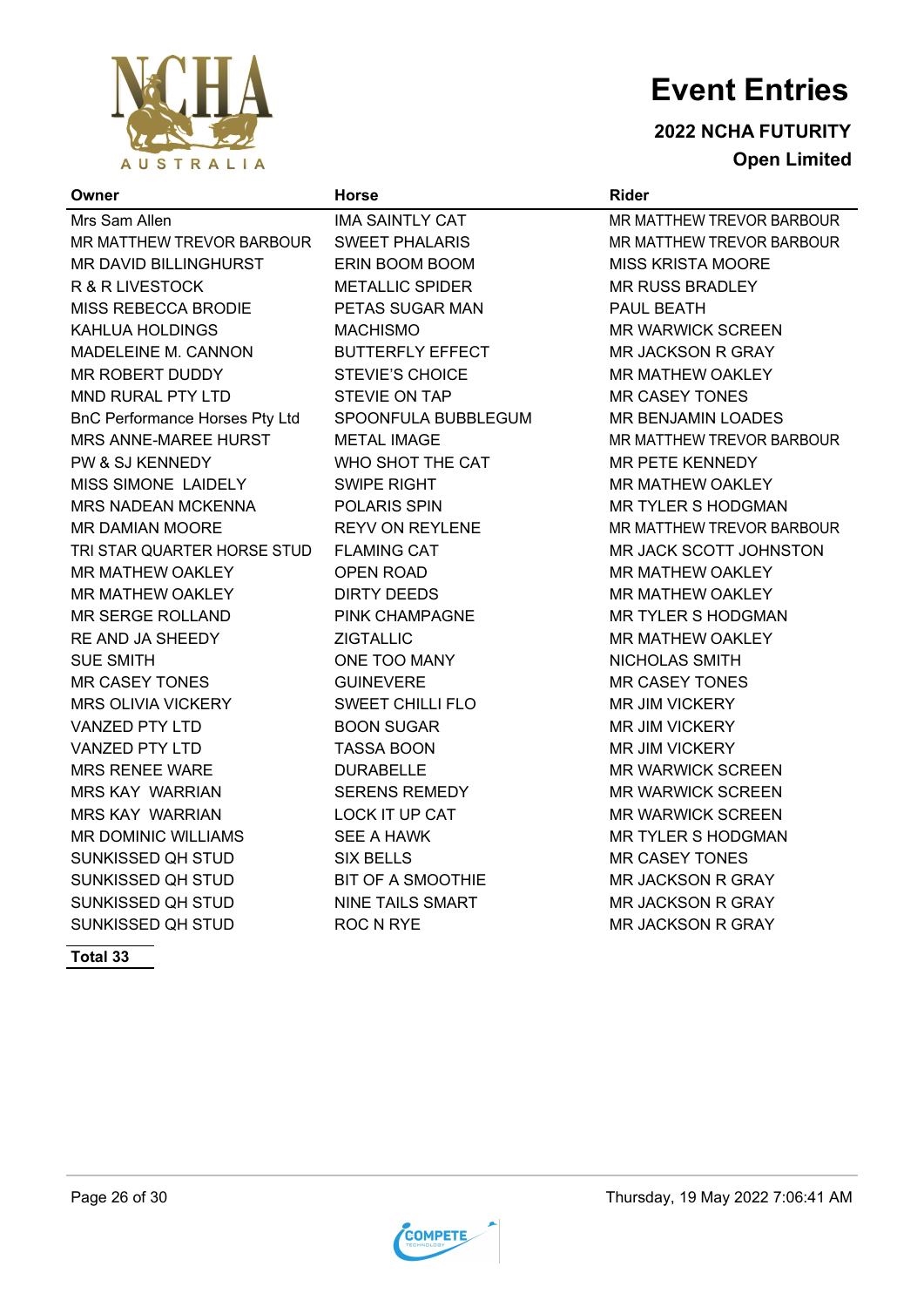

#### **2022 NCHA FUTURITY Open Non Pro Gold Cup**

#### **Owner Horse Rider**

MISS KYLIE BARNETT-TAPP YULGILBAR GDAY KITTY MISS KYLIE BARNETT-TAPP Moondyne Cutting Horses **HIS STARGUN IS HOT (IMP)** MRS KIM KRISTINE CAMPBELL Moondyne Cutting Horses WHOS MOONSHINE MRS KIM KRISTINE CAMPBELL JN Christensen **ERIN REYL SLICK MISS BRIDGET CHRISTENSEN** MISS HOLLY CLAYDEN DOGS MONEY HONEY MISS HOLLY CLAYDEN MR SCOTT CODEY YULGILBAR JACKAROO MR SCOTT CODEY MR PHILIP EDWARD CONAGHAN THINK PINK MARY MR PHILIP EDWARD CONAGHAN MS LAUREN DENMEAD DRIVE LADY DRIVE MS LAUREN DENMEAD DP NM DOOLAN DARA KAYS LAST TEAR DROP MR DAVID DOOLAN MND RURAL PTY LTD EB S MAINLINE MS NICOLE DUNBAR MR BRIAN THOMAS ELLIOTT BOONS METALLIC MISS LACEY CAITLYN ELLIOTT MRS JACKIE GRAHAM DORA REY MRS JACKIE GRAHAM MR PHILLIP GRAY MARILYN MONROC MISS EMMA SARAH STOCKDALE JADE JOHNSON EBS SLICK CHOOK JADE JOHNSON Wildwood Hill Holdings Pty Ltd HANGIN WITH ROYALTY MR JOHN KEATS MRS LYNDA MACCALLUM I SEE U GARA MAS LYNDA MACCALLUM MRS TRACEY MCCLURG SMOOTH AS HELL **INGLISHED MRS TRACEY MCCLURG** MR ANGUS MCKINNON EB S FLAME TREE MR ANGUS MCKINNON MR ANGUS MCKINNON BROOMFIELD STYLISH ACRE MR ANGUS MCKINNON MR DAVID MERYGOLD MAGICOOL MAGICOOL MR DAVID MERYGOLD TRI STAR QUARTER HORSE STUD CATS OVERDRIVE MELLET MRIMARTIN JIMORAN TRI STAR QUARTER HORSE STUD DRIVING MISS ROYAL MRS LEANNE MORAN MR DAVID MORN IMAGOODDUCK MR DAVID MORN MR JACK MURPHY SMOOTH N SPIN MR JACK MURPHY MRS FLEUR PHILIP TRUCLASS SHOGUN MRS FLEUR PHILIP MRS SUSANNAH RANDELL SPIN N METALLIC MRS SUSANNAH RANDELL MR MARK RUFF **METALLICTOY (IMP)** MRS SHELLEY RUFF MR MARK RUFF **REYVING LUNACAT THE MR MARK RUFF** MR MARK RUFF **BULLA DEMI** MR MARK RUFF **MR MARK RUFF** RE AND JA SHEEDY SWEETALLIC (IMP) MRS JULIE SHEEDY MR PETER SHUMACK FAIR LADY FLASH (IMP) MR PETER SHUMACK SAMANTHA STEPNELL CRYSTAL PARK CATS A GLORY SAMANTHA STEPNELL MS REBECCA SULLIVAN PEPITAS REYNBOW MS REBECCA SULLIVAN MR CAMPBELL TONKIN STYLISH TINLADY MRS AMELIA SERVIN MR VICTOR VICKERS PLAYIN SOPHISTICATED MR VICTOR VICKERS YULGILBAR QH STUD YULGILBAR IMA BLACK CAT MR SIDNEY MYER



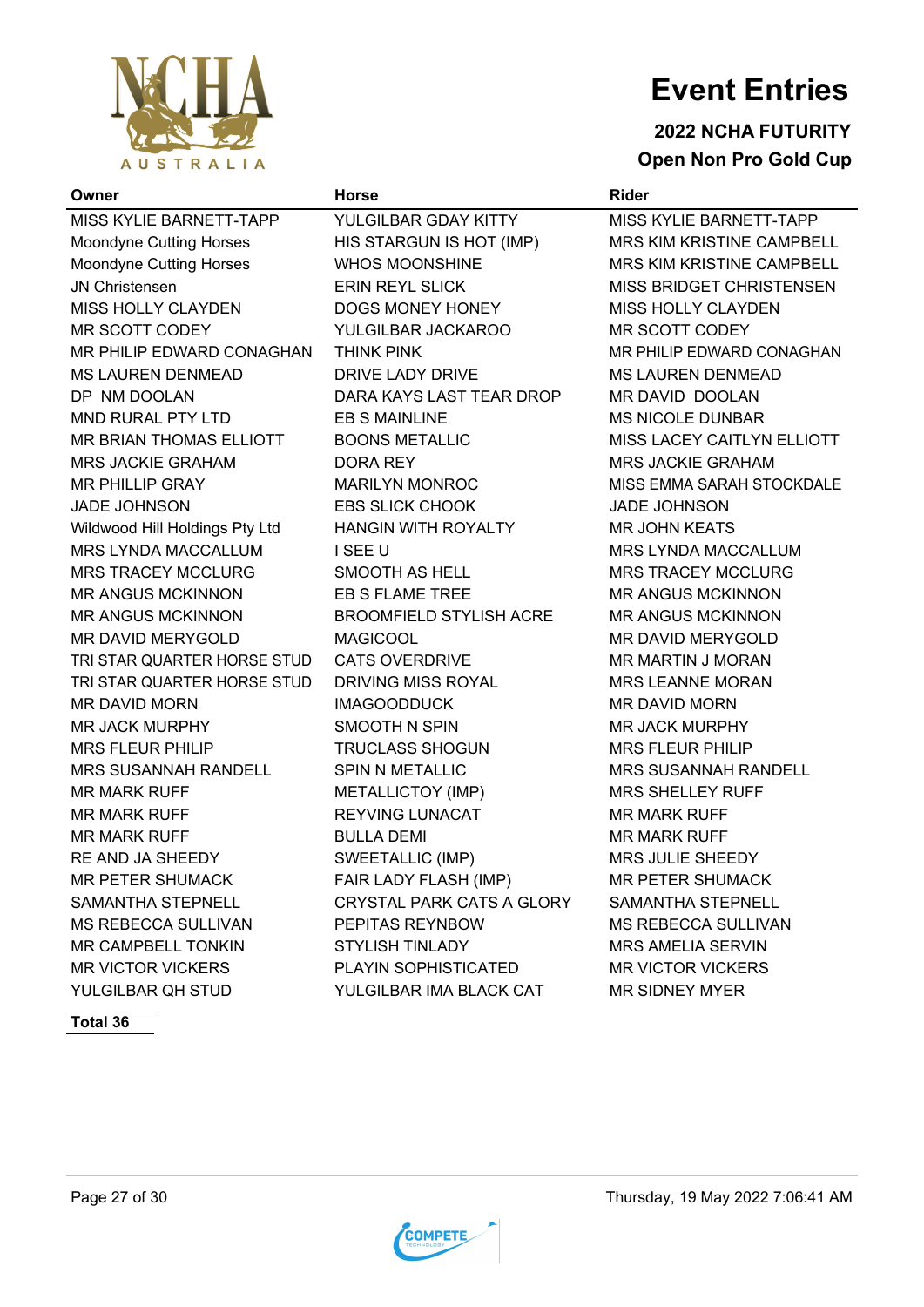

**2022 NCHA FUTURITY Senior Youth**

| Owner                             | <b>Horse</b>             | Rider                     |
|-----------------------------------|--------------------------|---------------------------|
| <b>MR RILEY BROWN</b>             | <b>IMA NEAT CAT</b>      | <b>MISS RACHAEL BROWN</b> |
| MR RILEY BROWN                    | <b>TBA</b>               | MISS CHARLOTTE THOMAS     |
| <b>JN Christensen</b>             | <b>ERIN REYL SLICK</b>   | MISS MOLLY HARTOG         |
| MISS HOLLY CLAYDEN                | DOGS MONEY HONEY         | MISS OLIVIA MACCALLUM     |
| MR PHILIP EDWARD CONAGHAN         | <b>THINK PINK</b>        | TESSA MACKENZIE CONAGHAN  |
| <b>MND RURAL PTY LTD</b>          | TP MUDDY CAT             | MISS SOPHIE FERLING       |
| <b>MRS JACKIE GRAHAM</b>          | DORA REY                 | MISS ADDISON DUDLEY       |
| <b>MRS JACKIE GRAHAM</b>          | ONE STYLISH TURPENTINE   | MISS ADDISON DUDLEY       |
| <b>MR FRANK GREEN</b>             |                          | JESSICA POWELL            |
| <b>MRS LYNDA MACCALLUM</b>        | I SEE U                  | PETER MACCALLUM           |
| <b>MRS LYNDA MACCALLUM</b>        | <b>EVANESCENCE</b>       | MISS OLIVIA MACCALLUM     |
| <del>MRS SASCHA KATE MASON-</del> | ONE MOORE CHOICE         | MISS BROOKLYN HOTHAM      |
| <b>MRS TRACEY MCCLURG</b>         | SMOOTH AS HELL           | <b>MR KYLE MCCLURG</b>    |
| MR JOSHUA MORRIS                  | ONE MOORE BOBBI          | <b>MISS HAYLEY MORRIS</b> |
| MRS SUSANNAH RANDELL              | <b>MARYS STYLISH OAK</b> | <b>MISS ALICE STOKES</b>  |
| <b>MRS SUSANNAH RANDELL</b>       | <b>SPIN N METALLIC</b>   | MISS EMMY-LOU REEVE       |
| <b>Tatti Trust</b>                | <b>CAT N BLACK</b>       | <b>MR KANE KARAYANNIS</b> |
| <b>Tatti Trust</b>                | TR DUAL N HOOTCHYS LASS  | <b>MR KANE KARAYANNIS</b> |
| <b>UNKNOWN</b>                    | <b>GEORGINAS STYLE</b>   | MISS MOLLY HARTOG         |
| <del>UNKNOWN</del>                | MIA CDEE                 | <b>MISS CHLOE MCCABE</b>  |
| <b>UNKNOWN</b>                    | TBA                      | MISS MACKENZIE MEARNS     |

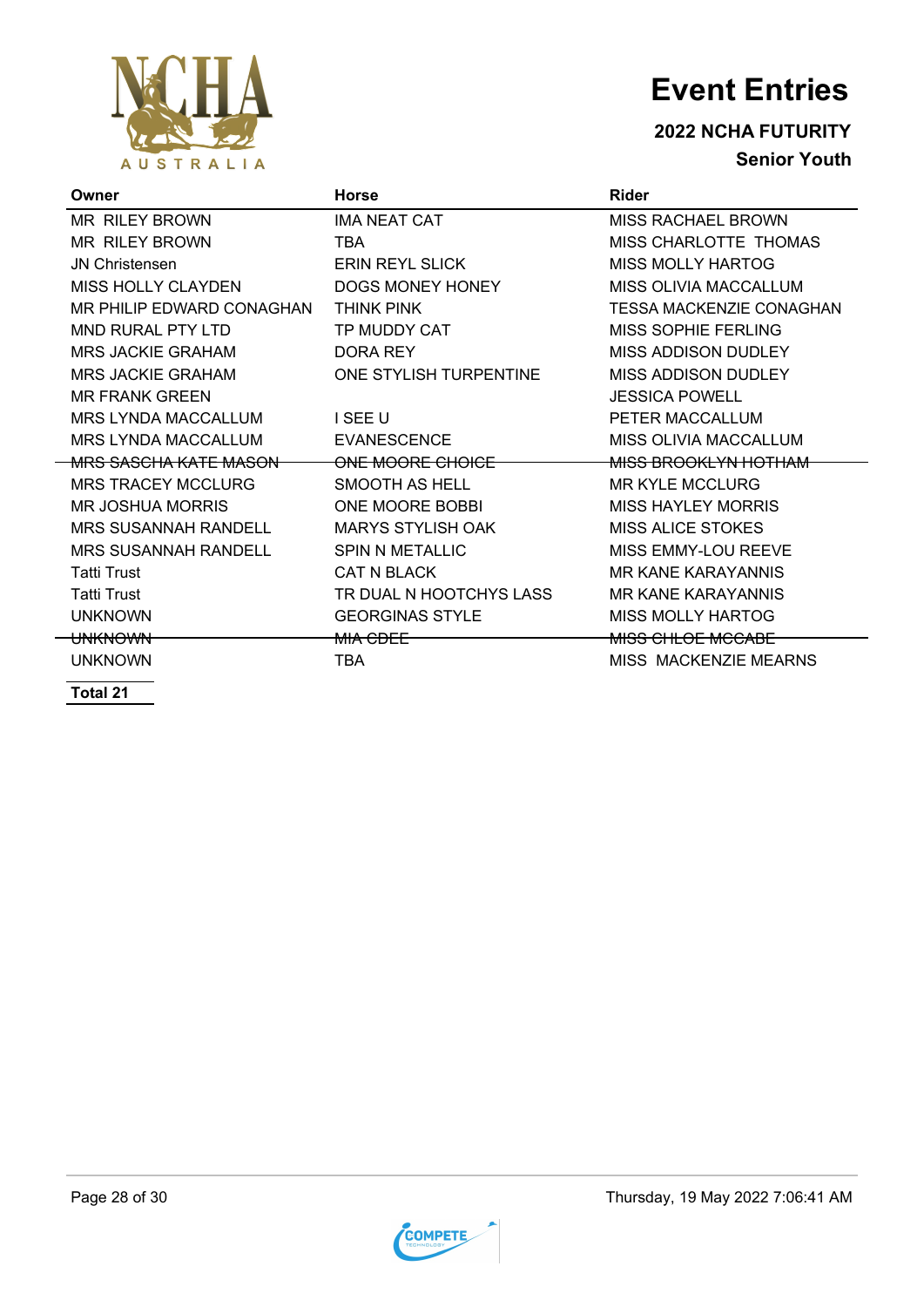

### **2022 NCHA FUTURITY Snafflebit Open Futurity**

| Owner                             | <b>Horse</b>                | <b>Rider</b>               |
|-----------------------------------|-----------------------------|----------------------------|
| <b>MRS LARA ANDERSON</b>          | <b>LITTLE BLACK DUCK</b>    | <b>MR SCOTT MCNAUGHTON</b> |
| MISS REBECCA CADZOW               | <b>ALREYS METALLIC</b>      | <b>MR PAXTON PULFORD</b>   |
| <b>MISS TALLIA CAVERS</b>         | <b>SMOOTH BLUE REYN</b>     | <b>MR BEN O'REILLY</b>     |
| Mr GAVAN CLARKE                   | <b>METALLIC SHIMMA</b>      | Mr GAVAN CLARKE            |
| <b>SPRINGVIEW</b>                 | <b>METALLIC METAL</b>       | <b>MR BEN O'REILLY</b>     |
| <b>MR JOSHUA GIBSON</b>           | <b>LEBRON</b>               | <b>MR DANIEL STEERS</b>    |
| KOOBAH PERFORMANCE HORSES PTY LTD | PETES PET SQUIRREL          | <b>TBA</b>                 |
| <b>MR FRANK GREEN</b>             |                             | <b>MR SEAN RYNNE</b>       |
| AD HAUSFELD                       | <b>HONEY DONT LOOK</b>      | <b>MR AARON HAUSFELD</b>   |
| DM HEASLIP & LC SCHILLER          | MY LUCKY REY                | <b>MISS SARA BERNSTEIN</b> |
| <b>MS VICKI HEILBRONN</b>         | <b>TELL IMA CAT</b>         | <b>MR PAXTON PULFORD</b>   |
| <del>MRS JULIANNE HERSEE</del>    | <del>METAL GIRL</del>       | <b>MISS LEAH VAN EWIJK</b> |
| Mr PATRICK HOPGOOD                | DRIVING MISS SMARTY         | Mr PATRICK HOPGOOD         |
| Mr PATRICK HOPGOOD                | <b>GERROA ALL BIZZNEZ</b>   | Mr PATRICK HOPGOOD         |
| <b>MRS RACHEL LEITCH</b>          | ONE SMOOTH ROYAL            | MISS JAYDE CURR            |
| <b>MRS JENNY MEYERS</b>           | PRETTY SMOOTH CAT           | <b>MR AARON HAUSFELD</b>   |
| Miss Katherine O'Brien            | <b>WHOS A SNIPER</b>        | Miss Katherine Obrien      |
| <b>MR SEAN RYNNE</b>              | SWEET MARY JANE             | <b>MR SEAN RYNNE</b>       |
| <b>TERRY &amp; LIZ SMITH</b>      | <b>METELES DREAM</b>        | <b>MR BEN O'REILLY</b>     |
| <b>MR TERRENCE SNOW</b>           | <b>BAD IN BLACK</b>         | <b>MR TROY PALMER</b>      |
| <b>MR TERRENCE SNOW</b>           | PCD LOU ELEGANCE            | <b>MR TROY PALMER</b>      |
| <b>MRS SHIRALEE UNGER</b>         | <b>MADAM A MOORE</b>        | <b>MR ADAM WROBEL</b>      |
| <b>MR ADAM WROBEL</b>             | WHISKEY A GO GO             | <b>MR ADAM WROBEL</b>      |
| <b>MR ADAM WROBEL</b>             | ONE STYLISH MADAM           | <b>MR ADAM WROBEL</b>      |
| <b>MR ADAM WROBEL</b>             | <b>SMOOTH TALKIN PLAYER</b> | <b>MR ADAM WROBEL</b>      |